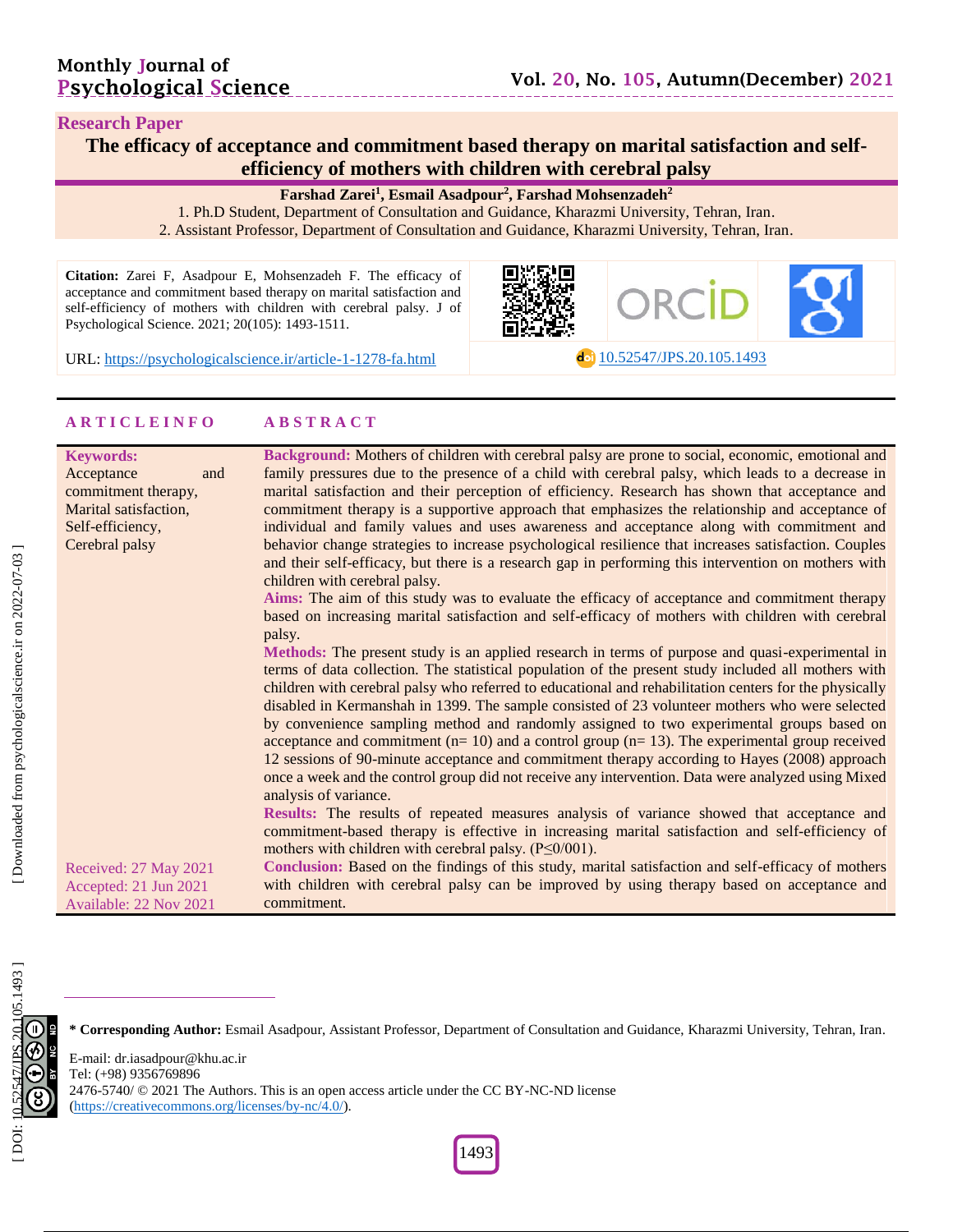# **Monthly Journal of Psychological Science**

# **Extended Abstract**

## **Introduction**

Cerebral palsy is the most common motor disability and neurological complication in children and the immature brain. Its prevalence is reported to be approximately 2 to 3.6 person in 1000 live births, and indicating a high prevalence of this disorder (Påhlman, Gilberg, Wentz, & Himmelmann, 2020; Boldirova, Striner, Rosenbaum, & Ronen, 2020). By definition, any non -progressive damage to the central nervous system in the first two years of a child's life is called cerebral palsy. These children often also have various accompanying disorders and disabilities in the fields of cognition, emotion, behavior, and communication, which can usually create much more difficult conditions than motor disability alone (Jalili, Goodarzi, Rasafiani, Haghgoo, Dalvand, & Farzi, 2013; Pahlman et al., 2020). Restrictions in activities lead to children's long -term dependence on caregivers and create special needs in the child that caregivers, especially mothers, must meet (Wang, [Huang,](https://pubmed.ncbi.nlm.nih.gov/?term=Huang+Z&cauthor_id=29129110) & [Kong,](https://pubmed.ncbi.nlm.nih.gov/?term=Kong+F&cauthor_id=29129110) 2020).

There is ample evidence that parents caring for children with disabilities have poorer physical and mental health outcomes than parents caring for healthy children, and these problems are far greater for mothers in particular (McCoy et al., 2020).

One of the potential problems is the decrease in marital satisfaction among parents, especially mothers. Marital satisfaction is the adjustment of the current situation to the expected situation. According to this definition, marital satisfaction is when the individuals' current situation in the marital relationship matches the situation they expect (Lee et al., 2020). In fact, marital satisfaction is a personal experience in the marital bond that can only be evaluated by the individual in response to the degree of enjoyment of the marital relationship, and many factors influence marital satisfaction in cohabitation, and this feeling plays a prominent role. It plays a role in the normal functioning of the family (Lee et al., 2019).

On the other hand, variables such as marital satisfaction, which is significant for mental health, physical and spiritual health, and quality of life of the family and its members (Yucel, 2017), may also directly or indirectly reduce parental engagement and cooperation. The involvement of mothers in the rehabilitation programs for their children has many and important effects on the quality of life and mental and physical well -being of children with disabilities as more vulnerable people and consequently on the quality of life of the whole family based on circular causation, which can also be mediated. Exacerbation of problems also reduces self-efficacy and marital satisfaction and even overall life satisfaction of mothers of these children (Edalati and Redzvan, 2010; Imani, Kazemi Rezaei, Pirzadeh, Valikhani, Kazemi Rezaei, 2015). Self-efficacy refers to the extent to which a person is confident in his or her ability to perform desired actions. In other words, self-efficacy is the certainty that a person has performed a particular behavior in a particular situation and expects the desired results (Pomaki, Karoly, and Maes, 2009).

There is ample evidence that parents caring for children with disabilities have poorer physical and mental health outcomes than parents caring for healthy children, and these problems are particularly prevalent among mothers (McCoy et al., 2020). One of these problems is marital satisfaction as a complex and multidimensional concept that is psychological in nature (Fallahchai, Fallahi, and Randall, 2019).

One of the duties of parents is to take care of the child, but if the child is functionally limited and dependent in the long term, this role will be different and will put a lot of pressure on mothers who usually play the role of caregiver. It comes. It can be said that a child's disability not only overshadows his or her life, but also affects the lives of caregivers and other family members, leading to health problems and reduced quality of life, and exposure to injuries. Such as decreased marital satisfaction and self-efficacy (Lee, Matthews, and Park, 2019).

The need and innovation of the present study is that today one of the most important issues in the public health system is the problems related to women and the family. When the family is facing problems beyond a normal family, such as having a child with cerebral palsy, - it can affect their psychological and social status in a way that leads to the breakdown of

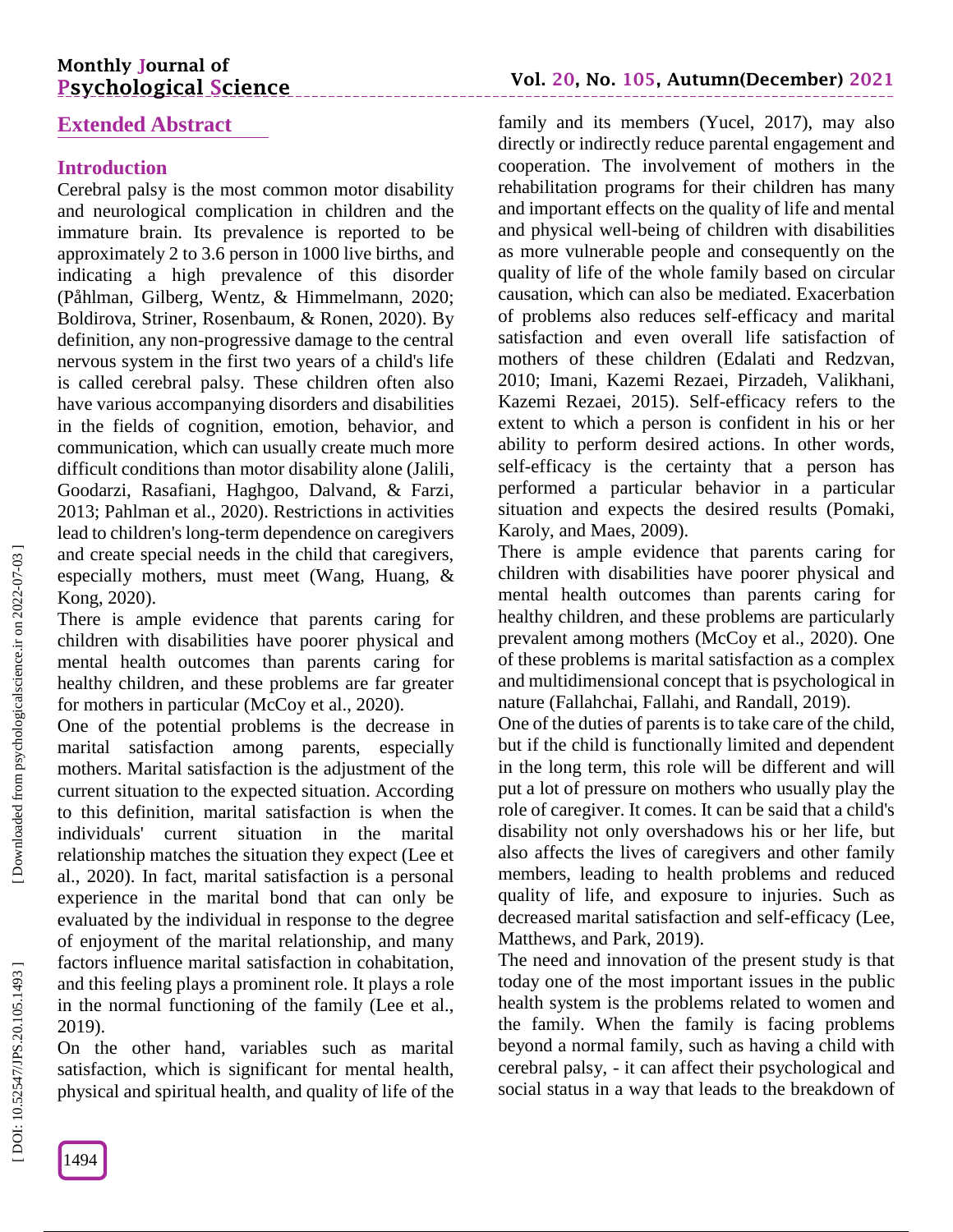# **Monthly Journal of Psychological Science**

the family system, in addition to the destruction of individual, professional and social performance. Therefore, the application of appropriate treatment methods for the members of these families, especially for the mothers as the main caregivers, can provide a clearer perspective to reduce the crisis that a cerebral palsied child causes in the family . Due to the knowledge gap in this area and the lack of research on the effectiveness of the treatment approach of acceptance and commitment among the variables mentioned and in society, as well as the need to achieve preferred interventions with greater effectiveness and cost efficiency due to sensitivity and prevalence. More physical disability and more double difficulty and limited resources to carry out the rehabilitation process in third world countries (Aminzadeh et al., 2018) and on the other hand, the possibility of preventing the loss of many family resources and societal costs as well as the reduction of important variables such as mental health, life satisfaction and family function, it is proposed that a new study is conducted on the effectiveness of group based acceptance and commitment therapy to increase marital satisfaction and self -efficacy of mothers with children with cerebral palsy. Therefore, this study aims to answer the question: Is acceptance and commitment therapy effective for marital satisfaction and self-efficacy of mothers with cerebral palsy children?

# **Method**

The present study is applied research in terms of purpose and a quasi -experimental group of dissimilar groups in terms of data collection. The quasi experimental design of the present study consisted of pre -test, post -test and follow -up with the control group. The statistical population of the present study included all mothers with cerebral palsy children who referred to educational and rehabilitation centers for

physically disabled in Kermanshah in 1399. The sample of the study initially consisted of 26 volunteer mothers who were selected based on the results of the pretest (marital satisfaction and self-efficacy) and inclusion criteria and randomly divided into two experimental groups based on acceptance and commitment (13). And the control group (13 people ) was replaced. The number of experimental groups was reduced to 10 due to various problems during the coronavirus epidemic, including difficulties in attendance and concern of some participating members.

# **Results**

After testing the assumptions required to conduct a repeated measures analysis of variance, the data were analyzed using a repeated measures analysis of variance.

The results showed that the one -way analysis of variance in the repeated measures text was significant in terms of the effect of intervention (from pre -test to post -test) and intervention stability (post -test to follow-up) and the effect of time (pre-test to followup) on the dependent variables (marital satisfaction and self-efficacy are significant. According to the results of the effect of group on the variable scores of marital satisfaction (P < 0.001, F = 16.6) and selfefficacy (P < 0.001, F = 9.914) means  $\neg$  It was. Also, the effect of time and interaction of time  $\times$  group on the variables of marital satisfaction and self -efficacy was significant. Therefore, it can be said that acceptance and commitment therapy based on the components of marital satisfaction and self -efficacy of mothers with children with cerebral palsy has been effective. In addition, the simple effect of the intergroup for the levels of the within -group factors was examined using the Bephneri correction. The results are shown in the following table.

**Table 1. Benferoni test results (intragroup and intergroup) for comparison of acceptance and commitment based therapy and control group in pre -test, post -test and follow -up scores in dependent variables**

| <br><b>UVOU MAANA AVAAV II</b><br>DUVE UD AA WURDWANDWAN THA AMMADD |          |           |                 |           |                |  |
|---------------------------------------------------------------------|----------|-----------|-----------------|-----------|----------------|--|
| Variable                                                            | Position |           | Mean difference | <b>SD</b> | P              |  |
| <b>Marital Satisfaction</b>                                         | Pre-test | Post-test | $-16/67$        | 3/300     | P < 0/001      |  |
|                                                                     |          | Follow up | $-17/45$        | 4/127     | P < 0/001      |  |
| Self-efficacy                                                       | Pre-test | Post-test | $-6/908$        | 0/617     | P < 0/001      |  |
|                                                                     |          | Follow up | 2/981           | 0/986     | P < 0/001      |  |
| <b>Marital Satisfaction</b>                                         | ACT      | Control   | 19              | 4/661     | P < 0/001      |  |
| Self-efficacy                                                       | ACT      | Control   | 8/654           | 2/748     | $P \leq 0/005$ |  |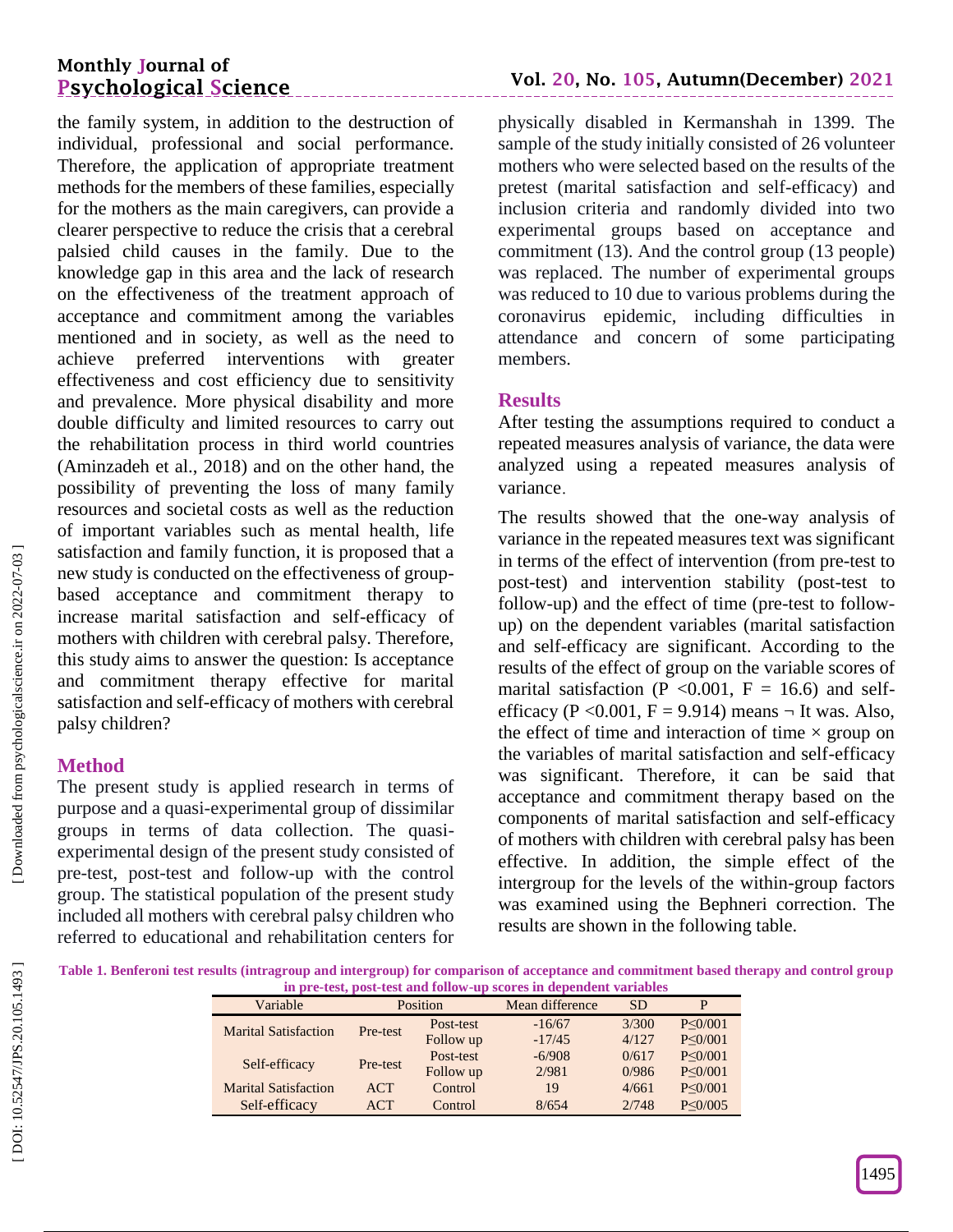## **Monthly Journal of Psychological Science**

The Benfroni correction level results showed that there was a significant difference between the experimental and control groups on the posttest and follow -up variables related to marital satisfaction and self-efficacy ( $P \ge 0.001$ ). In other words, considering the significance of the Benferoni test when comparing the pairs of pretest -posttest (intervention effect), posttest -follow -up (intervention stability), and pretest and follow -up (time effect) pairs between case groups Study (experimental and control group) and position (pretest, posttest, and follow -up) There is a difference in marital satisfaction and self -efficacy scores  $(P \ge 0.001)$ . In other words, participants in the experimental group had an increasing linear trend in marital satisfaction and self-efficacy scores.

### **Conclusion**

The results showed that acceptance and commitment therapy increased marital satisfaction in the experimental group compared to the control group.

These results are consistent with the findings of other studies (Rachael, 2018; Hosseini et al., 2019 and Ahmadi and Raisi, 1398) that individuals whose acceptance and commitment therapy is effective increase marital satisfaction. Also, in the study of Esfandiari Bayat et al. (1400) in a study concluded that despite the differences in content and process of the two approaches of rational -emotive behavior therapy and therapy based on acceptance and commitment, elements such as emotional discharge, hope and universality of human experience In both treatments, it increases the forgiveness of women .

To explain these results, it can be said that one of the skills taught in the therapeutic approach of acceptance and commitment was the expression of feelings and values based on committed action, which increases the satisfaction and closeness of couples. An important factor during the therapy sessions was the promotion of positive behaviors that increase intimacy in the couple relationship. Emphasis was placed on ensuring that these positive intimate behaviors are not performed unilaterally by people who lack the skills of nonjudgment, mindfulness, acceptance, and engagement. They use linguistic values in the context of relationships, they feel more control over the situation and living conditions, and this also increases marital satisfaction (Griffiths et al., 2018).

The results also showed that acceptance and commitment therapy increased the self -efficacy of the experimental group compared to the control group. These results are consistent with the findings of other studies (Rachael, 2018; Hosseini et al., 2019 and Ahmadi and Raisi, 1398) that people whose acceptance and commitment therapy is effective increase their self-efficacy .

To explain the results, it can be said that a large part of the skills taught in the therapy group is based on acceptance and commitment, living valuable and accepting negative emotional states, and paying attention to the person's internal states (such as emotion and cognition ). Is in a non -judgmental and receptive state. Using mindfulness skills during training allows people to reduce habitual and spontaneous responses to stressful experiences. Eventually, the person's feedback and insight expands, and the person accepts life's unchanging events, reducing stress responses. In this way, a physical and mental calmness emerges in the person, which provides the basis for increasing social, emotional, and psychological self-efficacy (Lillis and Kendra, 2014).

#### **Ethical Considerations**

**Compliance with ethical guidelines:** This research has been approved in Kermanshah University of Medical Sciences with ethics ID IR.KUMS.REC.1399.776. The license for the present study was issued to the studied group from the Welfare Department of Kermanshah with the letter number 4595/14/99/730. All participants received written information about the research and participated in the research if they wished; People were reassured that all information was confidential.

**Funding:** This study was conducted as a PhD thesis with no financial support.

**Authors' contribution:** The first author is the main researcher of this research. The second author is the supervisor and the third author is the consultant professor of the dissertation .

**Conflict of interest:** the authors declare no conflict of interest for this study.

**Acknowledgments:** I would like to thank the supervisors and advisors of this research, as well as the research department staff, Kermanshah Medical Sciences and the Welfare Department of Kermanshah who assisted us in conducting this research.

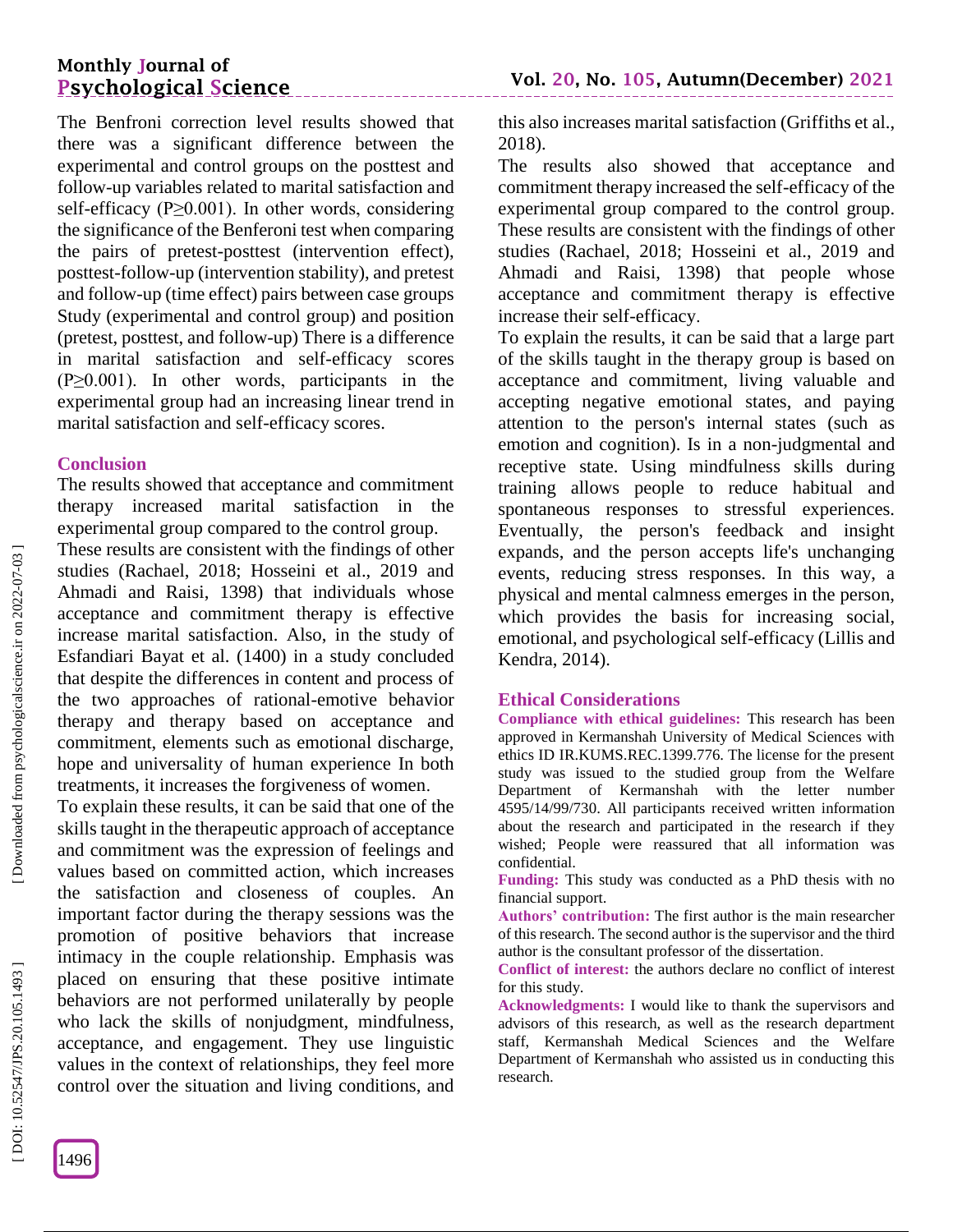**مقاله پژوهشی**

**فرشاد زارعی اثربخشی درمانگری مبتنی بر پذیرش و تعهد بر رضایت زناشویی و خودکارآمدی مادران دارای فرزندان با فلج مغزی**

| ِ فرشاد زارعی'، اسماعیل اسدپور* <sup>۲</sup> ، فرشاد محسنزاده <sup>۲</sup> |
|----------------------------------------------------------------------------|
| ۱. دانشجوی دکتری، گروه مشاوره و راهنمایی، دانشگاه خوارزمی، تهران، ایران.   |
| ۲. استادیار، گروه مشاوره و راهنمایی، دانشگاه خوارزمی، تهران، ایران.        |

| مشخصات مقاله                    | چکیده                                                                                                                            |
|---------------------------------|----------------------------------------------------------------------------------------------------------------------------------|
| كليدواژهها:                     | زهینه: مادران کودکان با فلج مغزی به دلیل وجود کودک مبتلا به فلج مغزی، مستعد فشارهای اجتماعی، اقتصادی، هیجانی و خانوادگی          |
| درمانگری مبتنی بر پذیرش و تعهد، | هستند که به کاهش رضایت زناشویی و ادراک کارآمدی آنها منجر میشود. تحقیقات نشان داده است که درمانگری مبتنی بر پذیرش و               |
| رضايت زناشويي،                  | تعهد رویآوردی حمایتی است که بر رابطه و پذیرش ارزشهای فردی و خانوادگی تاکید دارد و آگاهی و پذیرش را همراه با راهبردهای            |
| خودكارآمدي،                     | تعهد و تغییر رفتار بهمنظور افزایش انعطافپذیری روانشناختی به کار میگیرد که موجب افزایش رضایت زوجین و خودکارآمدی آنان              |
| فلج مغزى                        | گردیده است اما در زمینه انجام این مداخله بر روی مادران دارای کودک فلج مغزی شکاف تحقیقاتی وجود دارد.                              |
|                                 | هدف: هدف از انجام این پژوهش بررسی اثربخشی درمانگری مبتنی بر پذیرش و تعهد بر افزایش رضایت زناشویی و خودکارآمدی مادران             |
|                                 | دارای فرزندان با فلج مغزی بود.                                                                                                   |
|                                 | <b>روش: پ</b> ژوهش حاضر از نظر هدف یک پژوهش کاربردی و از نظر جمع آوری دادهها، شبه آزمایشی از نوع گروههای نابرابر است. جامعه      |
|                                 | آماری پژوهش حاضر شامل کلیه مادران دارای فرزندان با فلج مغزی مراجعه کننده به مراکز آموزشی و توانبخشی معلولین جسمی حرکتی           |
|                                 | شهر کرمانشاه در سال ۱۳۹۹ بود. نمونه پژوهش ۲۳ نفر از مادران داوطلب بودند که به روش نمونه گیری در دسترس انتخاب و بهطور تصادفی      |
|                                 | در دو گروه آزمایشی درمانگری مبتنی بر پذیرش و تعهد (۱۰ نفر) و گروه گواه (۱۳ نفر) جایگزین شدند. برای جمع آوری دادهها از پرسشنامه   |
|                                 | رضایت زناشویی انریچ (۱۹۹۷) و خودکارآمدی شرر (۱۹۸۲) استفاده شد. گروه آزمایشی ۱۲ جلسه ۹۰ دقیقهای درمانگری مبتنی بر پذیرش           |
|                                 | و تعهد با توجه به رویآورد هیز (۲۰۰۸) را بهصورت هفتهای یک بار دریافت کردند و گروه گواه مداخلهای دریافت نکرد. دادهها با استفاده    |
|                                 | از آزمون تحلیل واریانس مختلط تحلیل شدند.                                                                                         |
|                                 | <b>یافتهها:</b> نتایج حاصل از تحلیل واریانس آمیخته با اندازهگیری مکرر نشان داد که درمانگری مبتنی بر پذیرش و تعهد بر افزایش رضایت |
| دریافت شده: ۱۴۰۰/۰۳/۰۶          | زناشویی و خودکارآمدی مادران دارای فرزندان با فلج مغزی مؤثر است (۰۰۰۱) P≤.                                                        |
| پذیرفته شده: ۱۴۰۰/۰۳/۳۱         | <b>نتیجه گیری:</b> بر اساس یافتههای حاصل از این پژوهش، میتوان رضایت زناشویی و خودکار آمدی مادران دارای کودکان مبتلا به فلج مغزی  |
| منتشر شده: ۰/۰۹/۰۱/۱۴۰۰/        | را با به کارگیری درمانگری مبتنی بر پذیرش و تعهد بهبود بخشید.                                                                     |
|                                 | * <b>نویسنده هسئول:</b> اسماعیل اسدپور، استادیار، گروه مشاوره و راهنمایی، دانشگاه خوارزمی، تهران، ایران.                         |

dr.iasadpour@khu.ac.ir :رایانامه

تلفن: 64090104940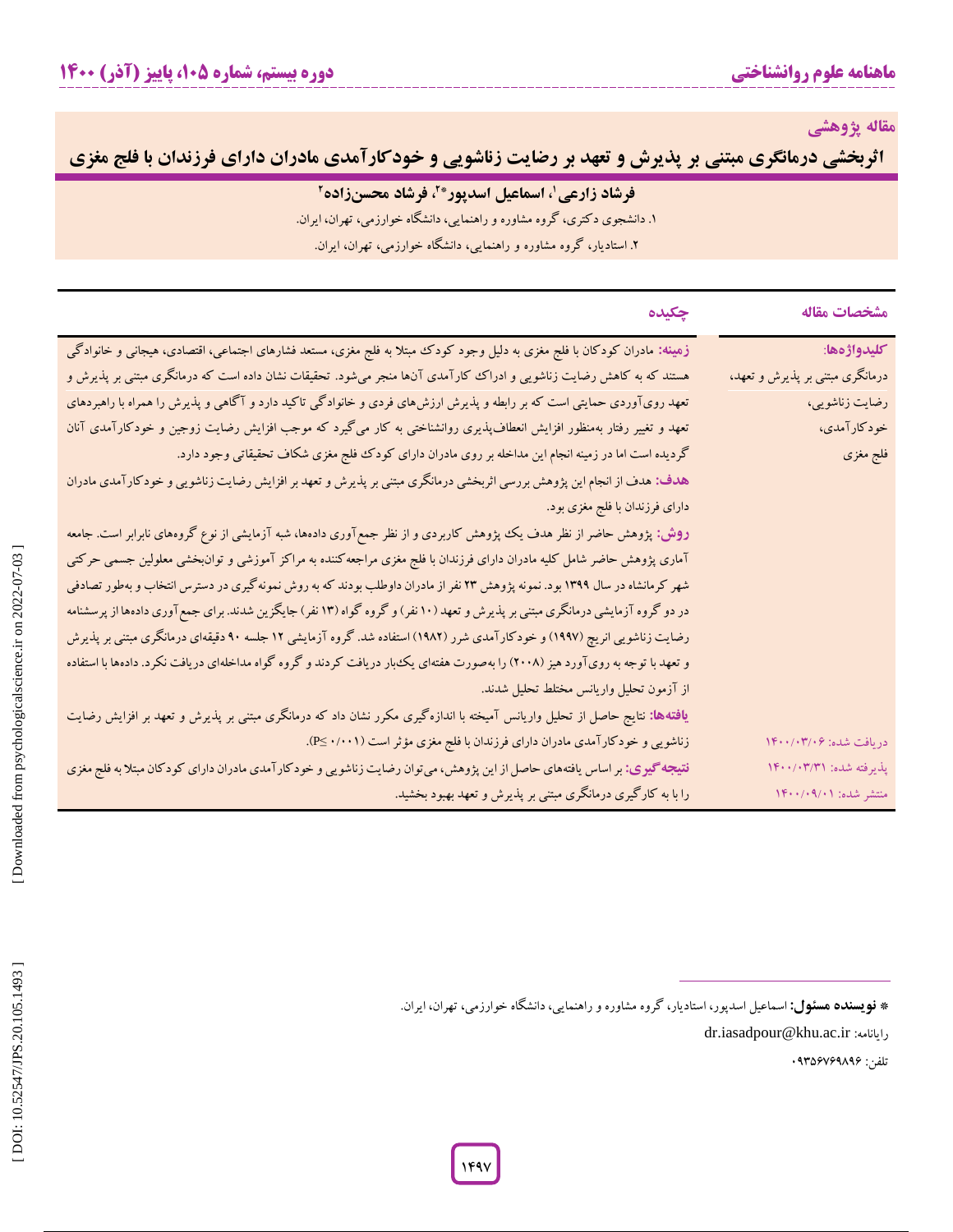### **مقدمه**

ラ・

، پاییز)آذر( 769

، شماره 26

ماهنامه علوم روانشناختی، دوره

فلج مغزی <sup>۱</sup> شایع ترین ناتوانی حرکتی و عارضه عصب شناختی در کودکان و مغز نابالغ است. میزان شیوع آن حدود ۲ آلی ۳/۶ نفر در هر ۱۰۰۰ تولد زنده کزارش شده است که بیانکر شیوع بالای این اختلال است (پلهان، گیلبرگ، ونتز و هیملمان، ۲۰۲۰؛ بولدیروا، استرینر، روزنباوم و رونن،<br>۲۰۲۰). طبق تعریف، هرگونه ضایعه غیر پیشررونده به سیستم عصبی مرکزی طی دو سال اول زندگی کودک، فلج مغزی نامیده میشود. مشکلات حرکتی کودکان فلج مغزی میتواند خود را به صورتهای مختلف نشان دهد. این بچه ها غالباً دارای اختالالت و کم توانیهای همراه متعدد در زمینههای شناخت، احساس، رفتار و ارتباط هستند که معموال می تواند از خود کم توانی حرکتی به تنهایی شرایط به مراتب سختتری را<br>ایجاد کند (جلیلی، گودرزی، رصافیانی، حقگو، دالوند و فرضی، ۱۳۹۲؛ پهلمان و همکاران، ۲۰۲۰ ). محدودیت ایجادشده در فعالیتها باعث وابستکی طولانیمدت کودکان به مراقب شده و نیازهای خاصی را در کود ک ایجاد می کند که شخص مراقب مخصوصا مادران باید آنها را برطرف سازد (وانگ، هونگ و گوانگ، ۲۰۲۰). از طرفی خانواده شبکهای<br>از ارتباطات است که در آن والدین و کودکان در فرآیند دوسویهای با<br>یکدیگر در تعامل هستند. با در نظر داشتن این رابطه متقابل بین والدین و گود کان، همان کونه که محیط خانواده بر سلامت کود ک تأثیر می کدارد، سلامت کودک نیز می تواند بر کار کرد و بهداشت و ویژ کیهای روانی و کارکرد والدین، تأثیرگذار باشد. معلولیت<sup>۲</sup> کودک، بهعنوان یکی از اعضای خانواده باعث می شود نظام خانواده نتواند کار کردها و وظایف خود را به نحو مطلوب انجام دهد، در نتیجه در کارکرد اعضا و کلیت خانواده اشکالاتی به وجود می ا ید (بولدیروا و همکاران، ۲۰۲۰).

شواهد بسیاری وجود دارد که نشان میدهد والدینی که از کودکان ناتوان نگهداری می کنند، پیامد سلامت جسمی و روانی بدتری را نسبت به والدینی که از کودکان سالم نگهداری میکنند، تجربه میکنند که این مشکالت به ویژه در مادران به مراتب بیشتر است )مک کوی و همکاران، 2626(. منظور از رضایت زناشویی به عنوان مفهومی پیچیده و چند بعدی که دارای ماهیت ذهنی میباشد، میزان عالقه زوج ها به یکدیگر و بازخورد مثبت به متأهل بودن است که با عواملی از جمله تحریف آرمانی، مسائل

 $\overline{\phantom{a}}$ 

شخصی، ارتباط، حل تعارض، مدیریت مالی، فعالیت اوقات فراغت، رابطه جنسی، فرزندان، دوستان و جهت گیری مذهبی وابسته است )فالحچی، فالحی و راندال، 2674(. همچنین رضایت زناشویی، انطباق میان وضعیت موجود با وضعیت مورد انتظار است؛ طبق این تعریف، خوشنودی زناشویی وقتی به وجود میآید که وضعیت موجود افراد درروابط زناشویی با وضعیت موردانتظارشان منطبق باشد )لی و همکاران، 2626(. در واقع رضایت زناشویی یک تجربهی شخصی در پیوند زناشویی است که تنها توسط خود فرد در پاسخ به میزان لذت رابطهی زناشویی قابل ارزیابی است و عوامل بسیاری هستند که در زندگی مشترک روی خوشنودی زناشویی تأثیر میگذارند و این احساس نقش برجستهای در میزان کارکردهای بهنجار خانواده ایفا میکند (لی و همکاران، ٢٠١٩).

از سوی دیگر متغیرهایی مانند رضایت زناشویی با اهمیت فوقالعاده که در سلامت٫وانی و سلامت جسمانی و رواندرستی و کیفیت زندگی خانواده و اعضای آن دارد (یوسل، ۲۰۱۷) نیز میتواند بهصورت مستقیم و یا غیرمستقیم از طریق کاهش پایبندی و تعهد و همکاری والدین از جمله مادران در برنامههای توانبخشی فرزندان، اثرات بسیار زیاد و مهمی را بر کیفیت زندگی و رواندرستی روانی و جسمانی فرزندان معلول بهعنوان افرادی اسیب $\mathfrak{u}$ بیرتر و بهتبع آن و بنا بر علیت حلقویی بر کیفیت زندگی کل خانواده بگذارد که خود این امر نیز می تواند بهواسطه تشدید مشکلات، باعث تضعیف بیشتر در خود کارآمدی و کاهش رضایت زناشویی و حتی رضایت کلی از زندگی در مادران این فرزندان شود )عدالتی و ردزوان، ۲۰۱۰؛ ایمانی، کاظمی رضایی، پیرزاده، ولیخانی، کاظمی رضایی، . منظور از خودکارآمدی درجه ای از احساس تسلط فرد درباره )7049 توانایی انجام عملکردهای مورد نظر میباشد؛ به عبارت دیگر، خودکارآمدی اطمینانی است که شخص، رفتار خاصی را با توجه به موقعیت معین به اجرا کداشته و انتظار نتایج مورد نظر را دارد (پوماکی، کارولی و میس، ۲۰۰۹). خود کار آمدی به عنوان بخشی از تئوری شناختی اجتماعی براعتقاد فرد بر این که میتواند یک رفتار خاص را از خود بروز دهد (بندورا، ۱۹۹۷؛ به نقل از چنگ، چن، چو، چونگ، لاو و لی، ۲۰۲۰). نظریه خودکارآمدی میگوید که اگر افراد باور داشته باشند که از عهده 2 کاری بر میآیند دست به اقدام میزنند و اگر بر این باور باشند که شکست

<sup>2</sup>. Handicap

<sup>&</sup>lt;sup>1</sup>. Cerebral Palsy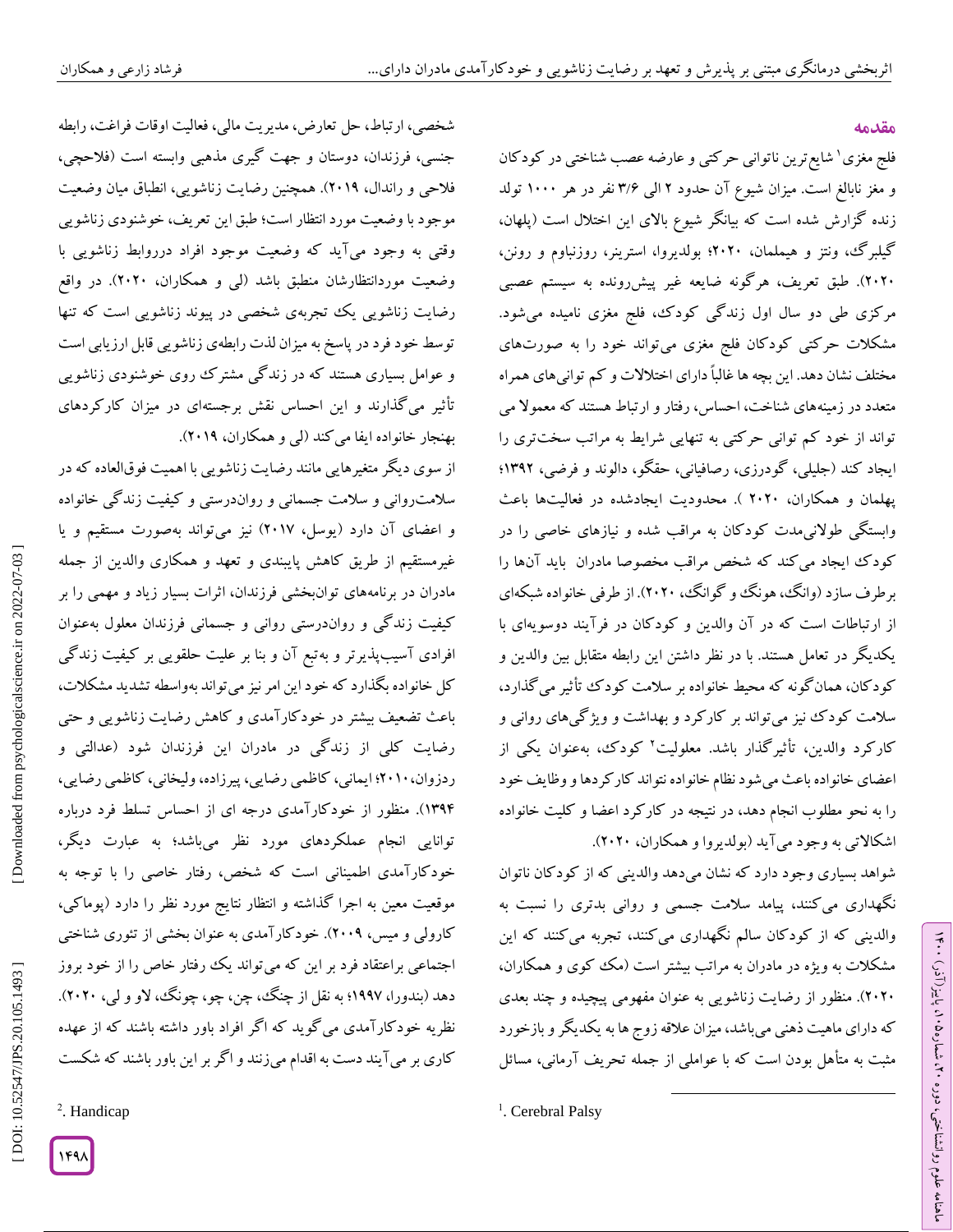میخورند از آن پرهیز میکنند )توگاس، هایدن، مک گراته، هوگز و روزاریو، ۲۰۱۵). باورهای خودکارآمدی تعیین می کنند که انسانها چه اندازه برای انجام کارهایشان زمان میگذارند، هنگام برخورد با دشواری ها و مشکالت چه اندازه مقاومت میکنند و در برخورد با موقعیتهای گوناگون چه اندازه نرمش میپذیرند (ارنست، بلروس، اکهاردت، هایلد و<br>رودر بگرز، ۲۰۱۴).

یکی از وظایف والدین، مراقبت از کودک است ولی زمانی که کودک از نظر عملکردی محدودیت داشته و دچار وابستگی طوالنی مدت میباشد، این نقش صورت متفاوتی را به خود میگیرد و فشار زیادی را بر مادران که عمدتاً نقش مراقب را ایفا میکنند، وارد مینماید. میتوان گفت که ناتوانی کودک نه تنها زندگی وی را تحتالشعاع قرار میدهد، بلکه زندگی مراقبین و سایر اعضای خانواده را نیز تحت تأثیرقرار داده و باعث به وجود آمدن مشکالت سالمتی وکاهش کیفیت زندگی و قرار گرفتن در معرض تنیدگیهای مزمن به صورت طوالنی مدت میگردد)لی، ماتیوس و پارک، ۲۰۱۹). ضرورت، نوآوری و بدیع بودن انجام پژوهش حاضر در این نکته<br>است که امروزه یکی از مهمترین مباحث در نظام سلامت جامعه، مشکلات مربوط به زنان و خانواده است، این در حالی است که اگر خانواده با مشکالتی فراتر از یک خانواده عادی مانند داشتن فرزند فلج مغزی مواجه باشد، میتواند وضعیت روانشناختی و اجتماعی آنان را به گونهای تحت تأثیرقرار دهد که عالوه بر تخریب عملکرد فردی، شغلی و اجتماعی، منجر به از هم گسیختن نظام خانواده شود. به همین جهت بکارگیری روشهای درمانی مناسب برای افراد این خانوادهها به خصوص مادران به عنوان مراقبان اصلی، میتواند چشمانداز روشنتری فراهم آورد تا بحرانزایی وجود یک کودک فلج مغزی در خانواده کاسته شود. همچنین با توجه به مداخالت ش روانشناختی مثل درمان شناختی رفتاری، آموزش تنظیم هیجان، آموز روانی – اجتماعی به مراقبین و برنامههای توانبخشی برای کودکان با فلج مغزی که بیشتر بر روی کاهش آسیبپذیری روانشناختی متمرکز شدهاند و به ابعاد رضایت زناشویی و خودکارآمدی مادران به عنوان مراقبین اصلی کمتر متمرکز شدهاند و اثربخشی این درمانها با اضطراب، افسردگی، استرس، کیفیت زندگی تا حدودی تأیید شده است این پژوهش با خالء

7944

های آموزشی و تمرکز بر رضایت زناشویی مادران در صدد پوشش دادن به بخشی از مشکالت پیشروی مادران این کودکان هستند. از سوی دیگر در زمینه بررسی اثربخشی مداخالت مختلف بر خودکارآمدی نیز از رویآوردهای شناختی رفتاری، آموزشی، خود مدیریتی و درمانگری راهحل محور و ذهنآگاهی و درمانگری مبتنی بر پذیرش و تعهد` استفاده شده است (باقری، سعادتی، فتحاللهزاده و دربانی، ۲۰۱۷؛ باقری، سعادتی، فتحاللّفزاده و دربانی، ۱۳۹۶؛ کپو کینه، پاکروسنیس، و الینسکیته، ۲۰۱۸؛ مرادی و همکاران، ۲۰۲۰). درمانگری مبتنی بر پذیرش و تعهد که در سال 7490 توسط هیز معرفی شده است، رویآوردی به مداخالت روانشناختی است که نه بر اساس فنون و جلسات مشخص بلکه بر اساس فرآیندهای نظری معینی تعریف میشود. این رویآورد بهعنوان درمانگری حمایتی و کوتاهمدت، به دلیل ماهیت انسانگرایی 2 آن و تأکید بر رابطه و تعیین و پذیرش ارزشهای فردی و خانوادگی مراجع به عنوان مداخله ای روانشناختی مبتنی بر تجربه میباشد که راهبردهای مبتنی بر آگاهی و پذیرش را همراه با راهبردهای تعهد و تغییر رفتار بهمنظورافزایش انعطافپذیری روانشناختی به کار می کیرد و می تواند درمانکری انتخابی و دارای اولویت در کار با مشکلات مزمن و معلولین و خانواده آنها باشد (مک کراکن، ۲۰۱۱؛ هیز و همکاران، ۲۰۱۳). لازم به د کر است، منظور از ی روانشناختی این است که فرد بهطور کامل با لحظات کنونی انعطافپذیر تماس داشته و بر اساس مقتضیات وضعیتی که در آن قرار دارد متعهد شود و رفتار خود را بر اساس ارزشهایی که بر کزیده است ادامه یا تغییر دهد و در این راستا بتواند به پذیرش خود و دیگران با مهربانی دست یابد (هارت، ۲۰۱۲؛ اسپنسر و ماسودا، ۲۰۲۰). انعطاف پدیری روانشناختی در درمانگری مبتنی بر پدیرش و تعهد از طریق شش فرآیند اصلی و زیربنایی ایجاد میشود: پذیرش، کسلش، خود به عنوان زمینه، ارتباط با زمان حال، ارزش ها و عمل متعهد. هر یک از این فرآیندها بر عمل زبانی ما تأثیر گذارند و این فرآیند نیز به یگدیگر مرتبط هستند و برای تقویت انعطافپذیری روانشناختی بر یکدیگر تأثیر گذارند (هیز، استروساهال و ویلسون، ۲۰۱۲). در پژوهش رچل (۲۰۱۸) که در دانشگاه گلد اسمیت لندن انجام شده است تعداد 90 نفر بزرگسال تحت درمانگری مبتنی بر تعهد و پذیرش قرار 2 گرفتند و طی چهار مرحله در پنج هفته از آنها اندازهگیری مکرر به عمل

 $\gamma_{\rm s}$ هنامه  $\gamma_{\rm s}$ وهه $\epsilon$ از $\gamma_{\rm s}$ ور $\gamma_{\rm s}$ ورور $\gamma_{\rm s}$ ورها $\gamma_{\rm s}$ ال $\gamma_{\rm s}$ ورانشناختی، دورها

ماهنامه مهوه د اخوانز می از مورد بر از دو در است و مورد بر از در ۱۴۰۰٬۰۰۰

 $\overline{\phantom{a}}$ <sup>1</sup>. Acceptance and Commitment-Based Therapy (ACT)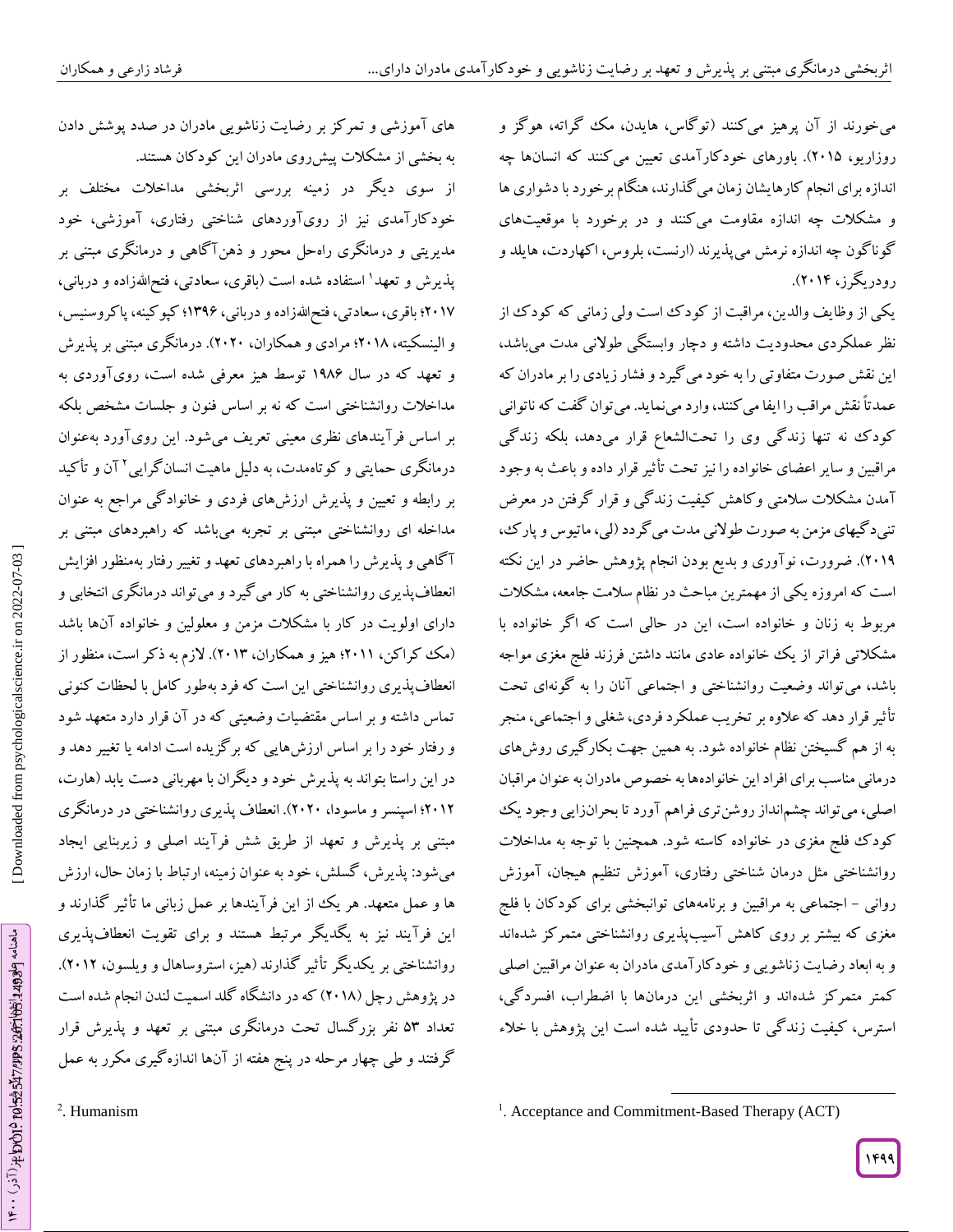خودکارآمدی مادران دارای فرزندان با فلج مغزی انجام پذیرد. مسئله حائز اهمیت دیگر در انتخاب مداخالت، در کنار کارایی مداخالت انتخاب

شده، میزان اثربخشی آنها در مقایسه با یکدیگر و نگاه هزینه –فایده به این

مقوله می باشد. همان کونه که پیشتر اشاره شد در درمانگری مبتنی بر پدیرش و تعهد و یا فرآیند زبانی در درمانگری مبتنی بر پذیرش و تعهد بهعنوان

کنندههای رفتار و نیز تالش در جهت پذیرش و یا تغییر افکار و تعیین احساسات در این رویآورد و اساساً مفهومسازیهای متفاوت از مشکل و حل آن، زمینه را جهت اثربخشی درمانگری مبتنی بر پذیرش و تعهد حتی در نظر ایجادکنندگان و پیشگامان این رویآوردها بهمنظور دستیابی به مداخلهای مناسبتر و مؤثرتر آماده کرده است. لذا این پژوهش با هدف

پاسخکویی به این سؤال است که: آیا درمانگری مبتنی بر پذیرش و تعهد بر رضایت زناشویی و خودکارآمدی مادران دارای فرزندان با فلج مغزی

الف) طرح پژوهش و شرکت *گ*نندگان: پژوهش حاضر از نظر هدف

یک پژوهش کاربردی و از نظر جمعآوری دادهها، شبه آزمایشی از نوع<br>گروههای نابرابر است. طرح شبه آزمایشی پژوهش حاضر پیشآزمون،

پسآزمون و پیگیری با گروه گواه 0 شامل مراحل اجرایی زیر بود: انتخاب بهصورت هدفمند از نمونه پژوهش، اجرای پیشآزمون و جمعآوری داده ها؛ جایگزین کردن تصادفی آزمودنیها؛ اجرای متغیرهای مستقل

(درمانگری مبتنی بر پدیرش و تعهد) روی گروه آزمایشی، اجرای پسآزمون و جمعآوری دادهها و اجرای مجدد پرسشنامهها با فاصله زمانی

(۱ ماهه). جامعه آماری پژوهش حاضر شامل کلیه مادران دارای فرزندان با فلج مغزی مراجعهکننده به مراکز آموزشی و توانبخشی معلولین جسمی

حرکتی شهر کرمانشاه در سال 7044 بود. نمونه پژوهش در ابتدا 20 نفر از مادران داوطلب بودند که بر اساس نتایج ناشی از پیشآزمون )رضایت زناشویی و خودکارآمدی) و ملاک های ورود انتخاب شدند و بهطور تصادفی در دو گروه آزمایشی درمانگری مبتنی بر پذیرش و تعهد )70( و 3 گروه گواه )70 نفر( جایگزین شدند که تعداد گروه آزمایش به دلیل

مؤثر است؟

**روش**

امد. نتایج مطالعه نشاندهنده تغییرات معنیدار در متغیرهای سلامت روانی عمومی، خودکارآمدی عمومی، رضایت شغلی، انگیزه شغلی و انعطافپذیری روانشناختی` در افراد شرکت کنند در پژوهش در گروه آزمایش نسبت به گروه گواه و نسبت به پیشآزمون در مراحل پیگیری های چندگانه بوده است. در پژوهش حسینی، پاه و بارانویچ )2674( با عنوان ارتقای رضایت زناشویی به وسیله درمانگری مبتنی بر پذیرش و تعهد که بهصورت مروری سیستماتیک انجام شده است نشاندهنده این موضوع است که درمانگری مبتنی بر تعهد و پذیرش به عنوان مداخلهای ترجیحی میتواند در خصوص حل مشکالت رابطهای ازجمله مشکالت زناشویی مانند تعارضات زناشویی و دلزدگی ٔ و نیز عدم یا کاهش رضایت زناشویی با ایجاد انعطافپذیری روانشناختی و پذیرش افکار و هیجانات و پرهیز از اجتناب تجربی بهصورت معناداری اثربخش باشد و در زوجین دارای مشکالت مختلف زناشویی به نحو مناسبی مورد استفاده قرار گیرد. همچنین در مطالعه احمدی و رئیسی )7049( که با هدف اثربخشی درمانگری مبتنی بر پذیرش و تعهد برافزایش خودکارآمدی مادران دارای کودک اتیسم و به شیوه نیمه آزمایشی و طرح پیشآزمون پسآزمون انجام شده است، دادههای گردآوری شده پس از ۸ جلسه ۹۰ دقیقهای مداخله حاکی از آن است که این مداخله توانسته است به صورت معناداری خودکارآمدی را در مادران این کودکان در گروه آزمایشی نسبت به گروه گواه افزایش دهد. در مجموع با توجه به خلا دانشی در این زمینه و عدم یافت پژوهشی درباره اثربخشی این رویآورد در متغیرهای مذکور و جامعه ذکر شده و لزوم دستیابی به مداخالتی ترجیحی با اثرگذاری بیشتر و مقرون به صرفهتر به جهت حساسیت موضوع و نیز شیوع بسیار بیشتر معلولیت جسمی و دشواری مضاعفتر و منابع محدودتر انجام فرآیند توانبخشی در کشورهای جهان سوم (امینزاده و همکاران، ۲۰۱۸) و از سویی دیگر امکان پیشگیری از به هدر رفتن بسیاری از منابع خانواده و نیز هزینههای جامعه و همچنین پیشگیری از کاهش متغیرهای بسیار مهمی مانند سالمتروانی، رضایت از زندگی و کارکرد خانواده و نیز با توجه بهضرورت موضوع و مشکالت بیشتر مادران پیشنهاد می شود تا پژوهشی جدید با عنوان اثربخشی درمانگری مبتنی بر پذیرش و تعهد به شیوه گروهی بر افزایش رضایت زناشویی و

ラ・

، پاییز)آذر( 769

، شماره 26

ماهنامه علوم روانشناختی، دوره

 $\overline{\phantom{a}}$ 

 $10.4$ 

<sup>.</sup> The pretest -posttest control and follow -up group design

<sup>&</sup>lt;sup>1</sup>. Psychological flexibility

<sup>2</sup> . [Burnout](http://jams.arakmu.ac.ir/article-1-5710-en.pdf)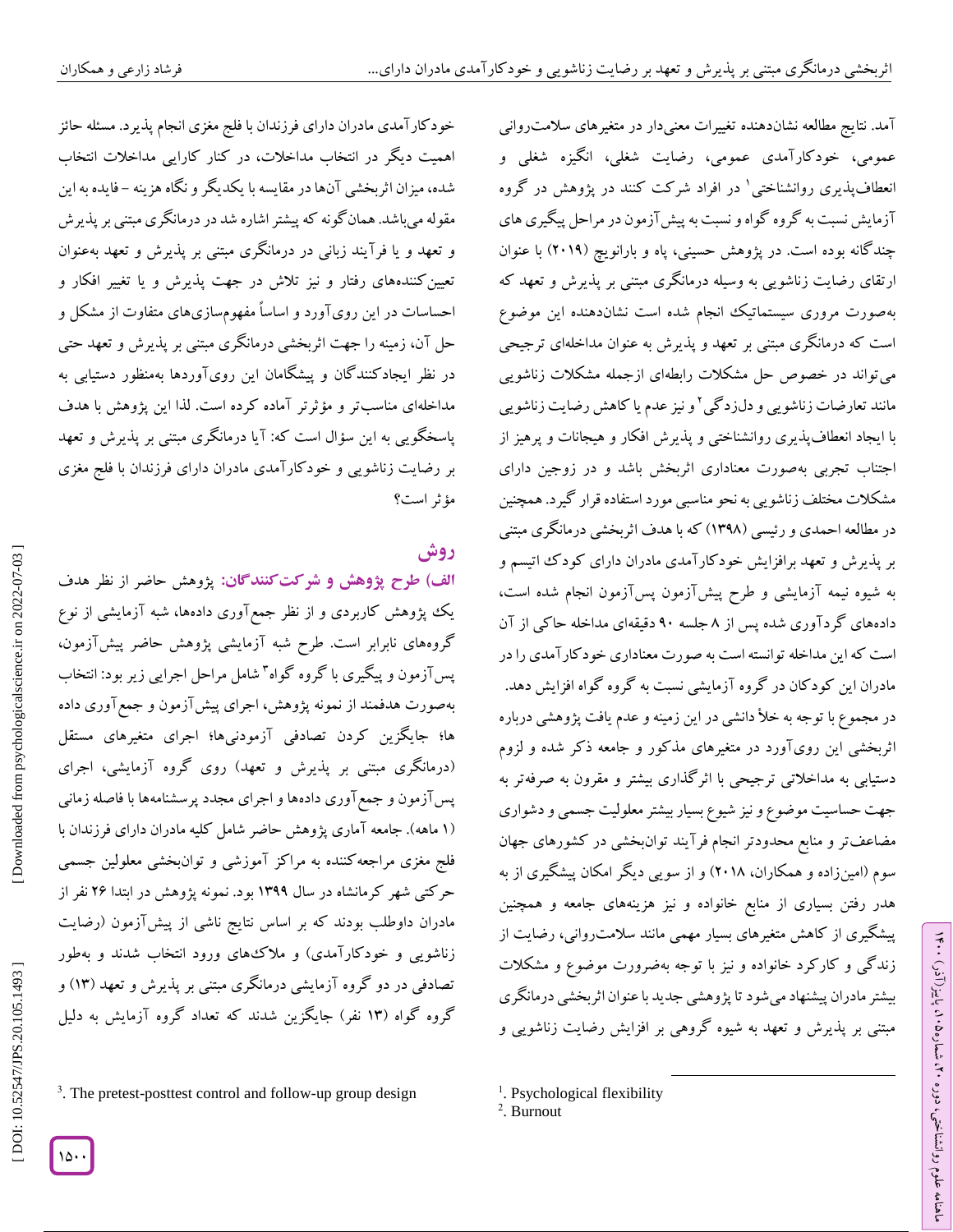در این پژوهش جهت کسب رضایت از آزمودنی های مطالعه، از بیانیه هلسینکی 7 که حامی و پشتیبان اساسی قوائد اخالقی پژوهش است، استفاده شده است. از آنجا که رعایت اصول اخالقی در پژوهش از اهمیت بسزایی برخوردار است، در انجام مطالعه حاضر نیز موارد زیر در نظر گرفته شد: پژوهشگر خود را به شرکتکنندگان در پژوهش معرفی و در مورد اهداف پژوهش توضیحاتی ارائه نمود، به واحدهای پژوهش جهت محرمانه ماندن اطالعات شخصی اطمینان داده شد، عقاید، فرهنگ، مذهب و... واحدهای مورد پژوهش محترم شمرده شد، بر آزاد بودن واحدهای مورد پژوهش جهت حضور در ادامه پژوهش تأکید شد، حریم شخصی آزمودنیها حفظ شد و به آنها در مورد بیخطر بودن مداخله اطمینان داده شد، در ثبت اطالعات و آمار بهدست آمده از پژوهش در زمان جمعآوری اطالعات و تجزیهوتحلیل آنها و استفاده از منابع دقت و امانتداری عملی به عمل آمد.

## **( ابزار ب**

پرسشنامه رضایت زناشویی انریچ<sup>ة</sup>: این پرسشنامه ۱۱۵ سؤالی توسط اولسون، فورنیر و درانکمن 7491 ساخته شد. در ایران سلیمانیان و نوابی نژاد در سال ۱۳۷۳، نسخه اصلی این پرسشنامه هنجاریابی کردند و تعداد ۱۱۵ سؤال آن را به ۴۷ سؤال کاهش دادند. پرسشنامه ۴۷ سؤالی ۹ خرده مقیاس موضوعهای شخصیتی را با سؤال\$ای ۲، ۴، ۱۲ و ۴۰، ارتباط زناشویی را با سؤال های ۴، ۳۳، ۳۲ و ۴۱، حل تعارض را با سؤال های ۷، ۱۴، ۲۴، ۳۳ و ۴۲، مدیریت مال<sub>ی</sub> را با سؤال\$ای ۸ ۱۵، ۱۶، ۲۵ و ۳۶، اوقات فراغت را با سؤال(های ۹، ۱۷، ۲۶، ۳۵ و ۴۳، رابطه جنسی را با سؤال های ۱۰، ۱۸، ۲۷، ۳۶ و ۴۴، والدگری را با سؤال\$های ۱۱، ۱۹، ۲۸، ۳۷ و ۴۵، خانواده و دوستان را با سؤالهای ۲۰، ۴۹، ۳۱، ۳۸ و ۴۶ و جهت گیری مذهبی را با سؤالهای ۵، ۲۱، ۳۰، ۳۹ و ۴۷ میسنجد. پاسخ به آزمون پنج گزینهای و از نوع لیکرت کاملاً موافق =۵، موافق =۴، نه موافق و نه مخالف =۳، مخالف =۲ و کاملاً مخالف =۱ و نقطه برش این پرسشنامه بین نمره 97 است. افرادی که در بین این نمرهها قرار بگیرند رضایت زناشویی -06 متوسط و مطلوب و پایینتر از نمره 97 رضایت زناشویی کم و باالتر از نمره ۶۰ رضایت زناشویی زیاد دارند (خادمی، ولیپور، مرادزاده خراسانی و<br>2. Enrich Marital Satisfaction Questionnaire

مشکالت مختلف دوران همه گیری کرونا از جمله دشواری در حضور و نگرانی برخی اعضای شرکتکننده، به 76 نفر تقلیل پیدا کرد. بدین صورت که جهت انتخاب حجم نمونه با توجه به پژوهشهای پیشین، از روش نمونه<br>گیری غیراحتمالی در دسترس و هدفمند با گمارش تصادفی بین گروهها استفاده گردید. بدین صورت که جهت انتخاب حجم نمونه از روش نمونه گیری غیراحتمالی در دسترس و هدفمند با گمارش تصادفی بین گروهها استفاده گردید. بدین صورت که با مراجعه به سازمان بهزیستی شهر کرمانشاه، ضمن دسترسی به لیست مادران دارای فرزند فلج مغزی از طریق مراکز مربوطه با آنها تماس گرفته شد و در خصوص هدف و محتوای پژوهشی توضیحات الزم داده شد. در مرحله بعد با حضور در این مراکز، از مادران این کودکان درخواست گردید که در پژوهش حاضر شرکت نمایند که تعداد 09 مادر جهت حضور در پژوهش اعالم آمادگی نمودند. سپس پرسشنامههای رضایت زناشویی و خودکارآمدی به این مادران ارائه گردید. پس از جمعآوری و نمرهگذاری پرسشنامهها، تعداد 20 مادر که کمترین نمره در پرسشنامه رضایت زناشویی و خودکارآمدی کسب کرده بودند، انتخاب و پس از دعوت جهت شرکت در پژوهش به صورت تصادفی در گروههای آزمایش و گواه گمارده شدند. مالکهای ورود به پژوهش شامل داشتن حداقل تحصیالت سیکل به منظور انجام بهتر تکالیف مربوط به آموزش، داشتن کودکان فلج مغزی که بیماری آنها طبق تشخیص پزشک متخصص و کمیسیون سازمان بهزیستی، رضایت جهت شرکت در پژوهش و داشتن سالمت جسمی )با توجه به پرونده سالمت و مشاورهای آنها)، همچنین معیار خروج مادران: مادران بدون توانایی خواندن، غیبت بیش از دو جلسه متوالی در فرآیند درمانگری، عضویت همزمان در گروه های دیگر درمانی و توانبخشی روانی، عدم رعایت قوانین گروه مانند درگیری با دیگران و عدم رعایت احترام و عدم رضایت در مورد ادامه شرکت در جلسات. الزم به توضیح است که با توجه به مالکهای خروج از مطالعه از جمله غیبت بیش از دو جلسه متوالی ۳ نفر از کروه آزمایشی از مطالعه خارج شدند و تحلیل نهایی بر روی 20 نفر گروه آزمایشی درمانگری مبتنی بر پذیرش و تعهد (۱۰ نفر) و گروه گواه (۱۳ نفر) انجام شد.

 $\overline{\phantom{a}}$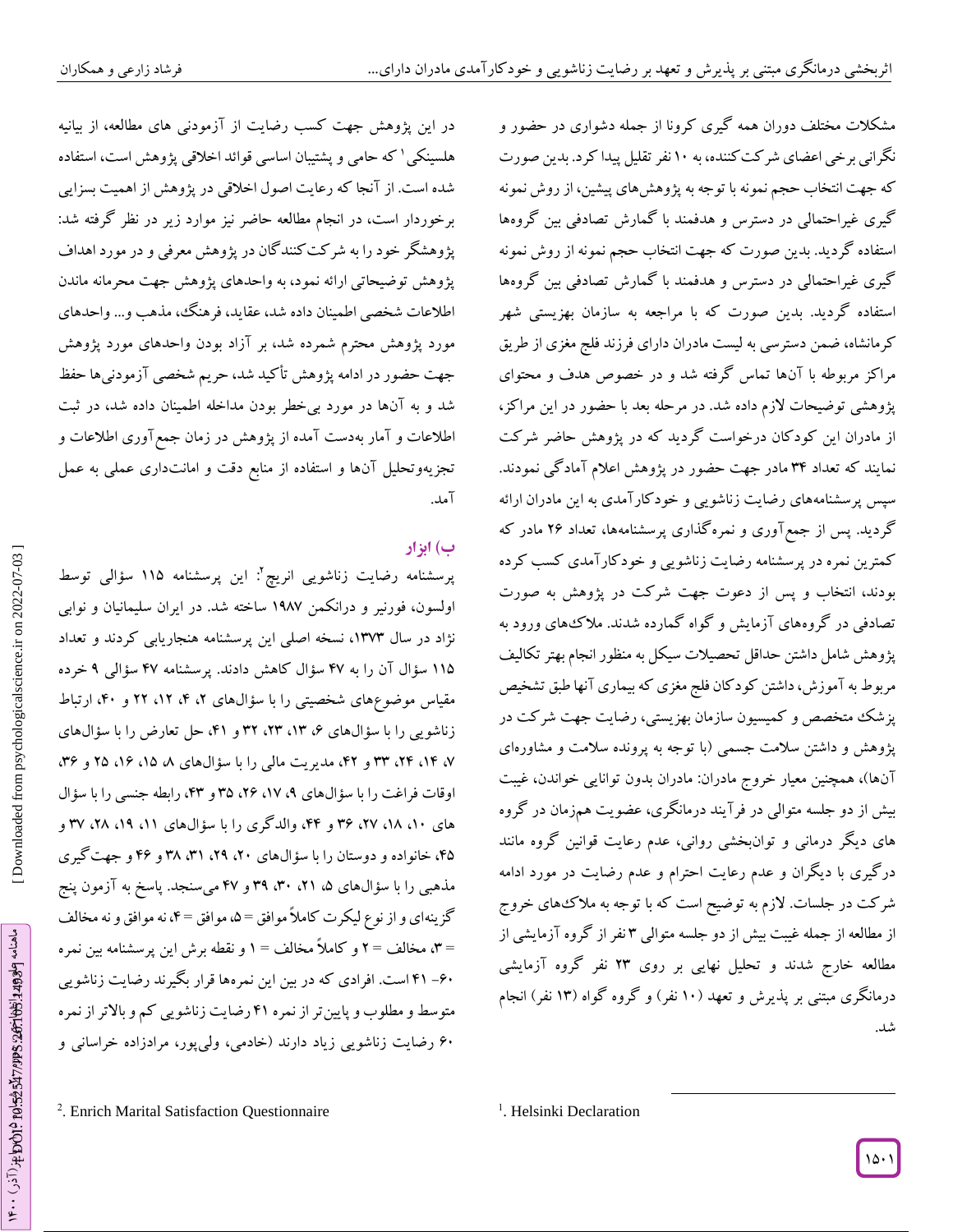نیشابوری، 7040(. قابلیت اعتماد نسخه اصلی 779 سؤالی این پرسشنامه با روش ضریب آلفای کرونباخ توسط اولسون و همکاران در سال ۱۹۸۷، و قابلیت اعتماد نسخه کوتاه شده توسط سلیمانیان و نوابینژاد در سال 6 /42 ۱۳۷۳، ۱٬۹۵ کزارش شده است (نیکویی و سیف، ۱۳۹۰). در پژوهش خادمی و همکاران (۱۳۹۳) میزان ضریب آلفای کرونباخ نسخه کوتاه ۰/۹۵ به دست آمد.

پرسشنامه خودکارآمدی' (SES): این پرسشنامه توسط شرر و همکارانش در سال ۱۹۸۲ ساخته شد و دارای ۲۳ ماده است که ۱۷ ماده آن مربوط به خود کار آمدی عمومی و ۶ ماده دیگر مربوط به تجارب خود کار آمدی در موقعیتهای اجتماعی است (نجفی و فولادچنگ، ۱۳۸۶). در پژوهش حاضر از مقیاس 71 مادهای استفاده شد. پرسشنامه خودکارآمدی عقاید فرد مربوط به تواناییاش برای غلبه بر موقعیتهای مختلف را اندازهگیری می کند. این پرسشنامه بر پایه مقیاس پنج رتبهای لیکرت تنظیم شده است، بدین صورت که پاسخ کاملاً مخالف نمره ۱ و پاسخ کاملاً موافق نمره ۵ می گیرد. نمرات باال نشان دهنده احساس خودکارآمدی باال در فرد است. شرر و همکارانش (۱۹۸۲) آلفای کرونباخ این پرسشنامه را ۰/۸۶ بدست آوردند و برای سنجش قابلیت اعتماد سازه مقیاس خود کار آمدی ازهمبستگی آن با مقیاس مهارگری درونی – بیرونی راتر، خرده مقیاس I-E گویین لاو بیتی در ۱۹۶۹، مقیاس درجه قابلیت اجتماعی مارلو و کراو در ۱۹۶۴، مقیاس بیگانگی ازخود بارون در ۱۹۵۳ و مقیاس شایستگی فردی روزنبر گ در ۱۹۶۵ استفاده کردند (براتی، ۱۳۷۶؛ به نقل از نجفی و فولادچنگ، ۱۳۸۶). بر اساس بررسی های انجام شده بین نمرات خودکارآمدی و مقیاس مهار کری درونی – بیرونی، همبستگی منفی متوسط، بین مقیاس درجه قابلیت اجتماعی و خود کار آمدی همبستگی مثبت متوسط، و بین بیکانگی از خود و شایستگی با خود کار آمدی همبستگی مثبت متوسط به دست آمده است (نجفی و فولادچنگ، ۱۳۸۶). همچنین مطالعات آنها نشان داد که بین نمرات این پرسشنامه و موفقیت در شغل و تحصیل همبستگی مثبت وجود<br>دارد. کرامتی (۱۳۸۰) آلفای کرونباخ آن را در نمونههای ایرانی ۱/۸۶<br>بدست آورد. آلفای کرونباخ پرسشنامه در پژوهش حاضر ۸۳/۰۳ می باشد. برنامه آموزش پذیرش و تعهد: آموزش پذیرش و تعهد )هیز و همکاران، 2660( در 72 جلسه 46 دقیقهای تنظیم شد که شامل مواردی مانند،

ラ・

، پاییز)آذر( 769

، شماره 26

ماهنامه علوم روانشناختی، دوره

 $\overline{\phantom{a}}$ 

توضیحات مقدماتی، مفهومسازی مشکل، آمادهسازی مراجعین، آشنایی با مفاهیم درمانگری ACT( انعطافپذیری روانی، پذیرش روانی، آگاهی روانی، جداسازی شناختی، خودتجسمی، داستان شخصی، روشنسازی ارزشها و عمل متعهدانه)، آموزش دهن۱ کاهی (۱ کاهی هیجانی و ۱ کاهی خر دمندانه) بو د.

شیوه اجرای مداخله به این شکل بود که محقق ابتدا مجوزهای الزم جهت اجرای مطالعه را از اداره کل بهزیستی استان کرمانشاه اخذ کرد. در مرحله بعد جهت اجرایی کردن پژوهش، با مدیریت مراکز آموزشی و توانبخشی معلوالن جسمی حرکتی شهر کرمانشاه جهت نمونهگیری رایزنی شد و در جهت ارجاع مادران دارای فرزند با فلج مغزی به یکی از مراکز به عنوان مکان انجام مداخله هماهنگی الزم به عمل آمد. همچنین اطالعیه فراخوان شرکت در جلسات مداخله گروهی برای مادران دارای فرزندان با فلج مغزی از طریف سایت، وبلاگ و کانال تلگرامی مراکز مورد نظر نیز در کنار آگهی کتبی اعالم شد )در فراخوان مورد نظر اعالم شد که بهره مندی از جلسات و رفت و آمد رایگان خواهد بود(. در مرحله بعد از متقاضیان شرکت در جلسات ثبتنام به عمل آمد و با هریک از متقاضیان سنجش اولیه صورت گرفت و 09 نفر از افراد واجد شرایط شرکت در مطالعه بر اساس مالکهای ورود و خروج پژوهش به شیوه هدفمند انتخاب شدند. سپس 20 آزمودنی مورد نظر با گمارش تصادفی در دو گروه آزمایشی و یک گروه گواه با تعداد برابر قرار گرفتند. در جلسه توجیهی برای اعضای گروهها، روال انجام پژوهش و مزایای شرکت در جلسات گروهی توضیح داده شد و سپس جهت سنجش موارد مورد نظر محقق، تمامی شرکت کنندگان ابزارهای ارزیابی را تکمیل کردند (مرحله پیش آزمون). سپس جلسات درمانگری مبتنی بر پذیرش و تعهد (ACT) نیز برای گروه آزمایشی در 70 جلسه 46 دقیقهای با توالی هر هفته یک جلسه در محل توافق و تعیین شده انجام کرفت. در حین جلسات آموزشی ۳ نفر از کروه آزمایشی به دلیل غیبت بیش از ۳ جلسه در برنامه آموزشی از مطالعه خارج شدند. در زمان انجام مداخله در گروههای آزمایشی و تا پایان مرحله پیگیری پژوهش، آزمودنیهای گروه گواه مداخلهای دریافت نکرد و در لیست انتظار قرار گرفت. بعد از خاتمه مداخالت، شرکتکنندگان در هر دو گروه در مرحله پسآزمون مورد ارزیابی مجدد با ابزارهای پژوهش قرار

<sup>&</sup>lt;sup>1</sup>. Self-efficacy Scale (SES)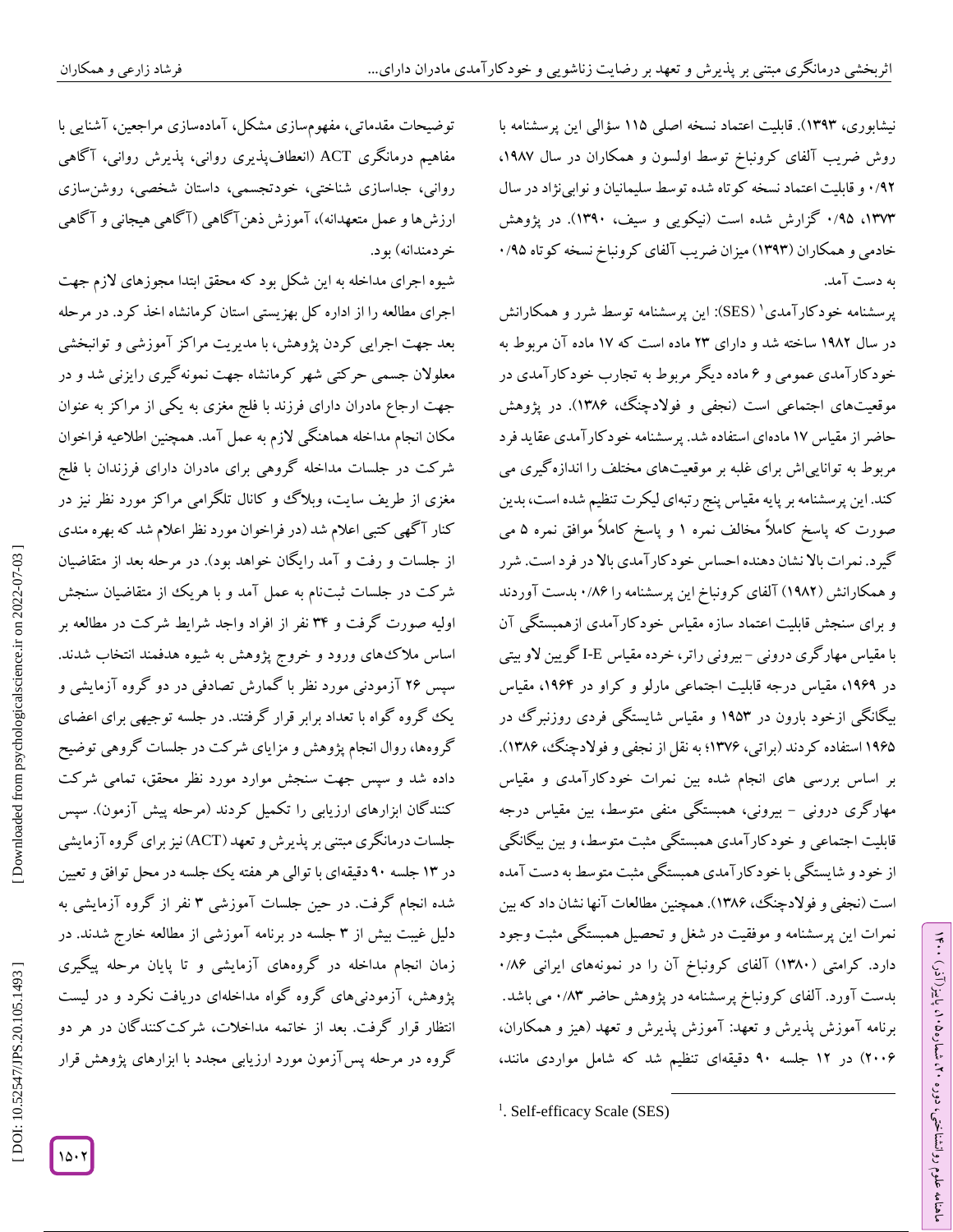گرفتند. یک ماه پس از پایان مرحله پس آزمون نیز جهت سنجش ماندگاری تأثیرات مداخالت در مرحله پیگیری آزمودنیها مجدداً مورد ارزیابی قرار گرفتند. پس از پایان مرحله پیگیری، طبق تعهدات از قبل داده شده و جهت رعایت اخالق حرفه ای، ضمن قدردانی از همکاری گروه گواه، مداخالت مذکور برای آنها نیز انجام گرفت.

## **یافتهها**

بررسی داده های حاصل از ااطالعات جمعیت شناختی نشان داد که میانگین و انحراف استاندارد سنی زنان گروه درمانگری مبتنی بر پذیرش و تعهد ۳۱/۲۰ ± ۶/۱۲و گروه گواه ۳۰/۰۲ ± ۳۰/۰۷ است. ۴۰ درصد از زنان گروه درمانگری مبتنی بر پذیرش دارای تحصیالت دبیرستان / دیپلم، 96 درصد فوقدیپلم و ۲۰ درصد دارای تحصیلات لیسانس بودند. همچنین ۴۶/۲ درصد زنان کروه کواه دارای تحصیلات دبیرستان / دیپلم، ۳۰/۸ درصد دارای تحصیلات فوق دیپلم و ۲۳/۱ درصد دارای تحصیلات لیسانس بودند. فرزندان گروه درمانگری مبتنی بر پذیرش و تعهد 26 درصد دارای معلولیت خفیف، 96 درصد معلولیت متوسط و 96 درصد نیز دارای معلولیت شدید بودند. همچنین ۷/۷ درصد از فرزندان مادران کروه کواه دارای معلولیت خفیف، ۶۱/۵ درصد دارای معلولیت متوسط و ۳۰/۸ درصد دارای معلولیت شدید هستند. میانگین )و انحراف استاندارد( مدت ازدواج گروه درمانگری پدیرش و تعهد *۶/۶۰ (و ۳/*۵۳) و گروه گواه ۲/۱۷/*۶/۰*۷ میباشد. بین گروهها از نظر میانگین سنی (P= ۰/۴۵۹، P> ۰/۶۳۶) و مدت ازدواج (۰/۰۹۸ –P> ،۱۰۹۸) تفاوتی وجود نداشت.

همچنین نتایج آمار توصیفی حاکی از آن بود که در گروه آزمایشی پس از دریافت مداخله میانگین نمرات رضایت زناشویی و خودکارآمدی در مرحله پسآزمون و پیگیری در مقایسه با قبل از مداخله (پیشآزمون) افزایش یافته است. همچنین سطوح معناداری آزمون شاپیرو –ویلک<sup>ی ۱</sup> نشان میدهد که توزیع تمامی متغیرها به تفکیک گروهها نرمال است. نتایج ازمون شاپیرو – ویلک بیانگر آن بود که پیشفرض نرمال بودن توزیع نمونهای دادهها در پیشآزمون متغیرهای رضایت زناشویی (۱۹۴۰∙ ≥P، ،df= 70 ، P ≥ 6 /079 (، پسآزمون رضایت زناشویی ) Z = 6 /410 ،df= 70

 $\overline{\phantom{a}}$ 

پیشآزمون خودکارآمدی (۱۷۷/ - Q≤، ۱۳ =df (74۹ ،df) پسآزمون رضایت زناشویی (۱۲۶۰ >P⊻ ۱۳ =df ،۸۷۹/۰ =Z) و پیگیری خودکارآمدی (۱۴۶–۲۵ ،M۶۴ =C= ۰/۸۶۶)۰ =Z) برقرار است (۱۰۵≥–P)، نتایج نمودار پراکندگی<sup>۲</sup> (اسکاتر) نشان داد که مفروضه خطی بودن بین پیش۱زمون و پس۱زمون متغیرهای مورد مطالعه برقرار است، همچنین با<br>توجه به نتایج ضریب همبستگی بین متغیرهای کمکی (کوواریتها۳) و پس ازمون آن که با یکدیگر همبستگی بالایی ۰/۹۰ نداشتند و با توجه به چندگانه بین همبستگیهای به دست آمده، تقریباً مفروضه همخطی متغیرهای کمکی (کواریتها) اجتناب شده است، نمودار شاخ و برگ<sup>ی۴</sup> نشان داد که در مرحله پیش آزمون، پس آزمون و پیگیری نمرهای در کرانه بالا و پایین متغیرها مشاهده نشد؛ که نشان دهنده این امر بود که مفروضه بررسی داده های پرت بهدرستی رعایت شده است، برای بررسی همگنی واریانس متغیرها نیز از آزمونهای لوین<sup>۵</sup> و تصحیحات باکس استفاده شد نتایج آزمون باکس برای متغیر رضایت زناشویی (۱٬۳۵۶ &۴=۱٬۳۵ =F BOX= ۱۳/۷۴۱ ـ E= ۱/۲۴۱ ـ P≤ ./۱۱۱۱ ـ F= ۱/۲۴۱ ـ F= و ۱۹/۹۷۰ BOX=) که میزان معناداری آزمون باکس از ۰/۰۵ بیشتر است در نتیجه فرض مربوط به همکنی ماتریس های واریانس – کوواریانس، پدیرفته شد. برای بررسی همگونی واریانس دو گروه در مرحله پسآزمون، از آزمون همگونی واریانسهای لوین استفاده شد. آزمون لوین محاسبه شده در مورد هیچ یک از متغیرهای مورد بررسی از لحاظ آماری برای متغیرهای رضایت زناشویی و خودکارآمدی معنیدار نبوده است. بنابراین مفروضه همکونی واریانسها نیز تایید شد. مفروضۀ مهم دیگر تحلیل واریانس آمیختهبا اندازهگیری مکرر، همگونی ضرایب رگرسیون است. الزم به ذکر است که آزمون همگونی ضرایب رکرسیونی از طریق تعامل پیش[زمون نمرات متغیرهای رضایت زناشویی و خودکارآمدی با متغیرهای مستقل (کروه درمانگری مبتنی بر پدیرش و تعهد و کواه) در مرحله پس آزمون مورد بررسی قرار کرفت. تعامل این پیش ازمونها با متغیر مستقل رضایت زناشویی (پسآزمون ۰/۰۵ ≤ ۲۴۱/۳۴۱ P= ۱/۳۴۱ F= و ۰/۸۹ =لامبدای ویکلز) و خودکارآمدی (پسآزمون ۰/۰۵ ≤ ۲۰۳+ =F و F= ۱/۵۸۴ P

Z= ۰/۹۴۵) و پیگیری رضایت زناشویی (۰/۰۸۱- QF) ۵۴۵' (z= ۰/۸۸۴

 $\gamma_{\rm s}$ هنامه  $\gamma_{\rm s}$ وهه $\epsilon$ از $\gamma_{\rm s}$ ور $\gamma_{\rm s}$ ورور $\gamma_{\rm s}$ ورها $\gamma_{\rm s}$ ال $\gamma_{\rm s}$ ورانشناختی، دورها

ماهنامه مهوه د اخوانز می از مورد بر از دو در است و مورد بر از در ۱۴۰۰٬۰۰۰

<sup>&</sup>lt;sup>1</sup>. Shapiro-Wilk Test

<sup>&</sup>lt;sup>2</sup>. scatter plot

<sup>&</sup>lt;sup>3</sup>. covariate

<sup>4</sup> . stem & leaf 5 . Leven's test of equaility variances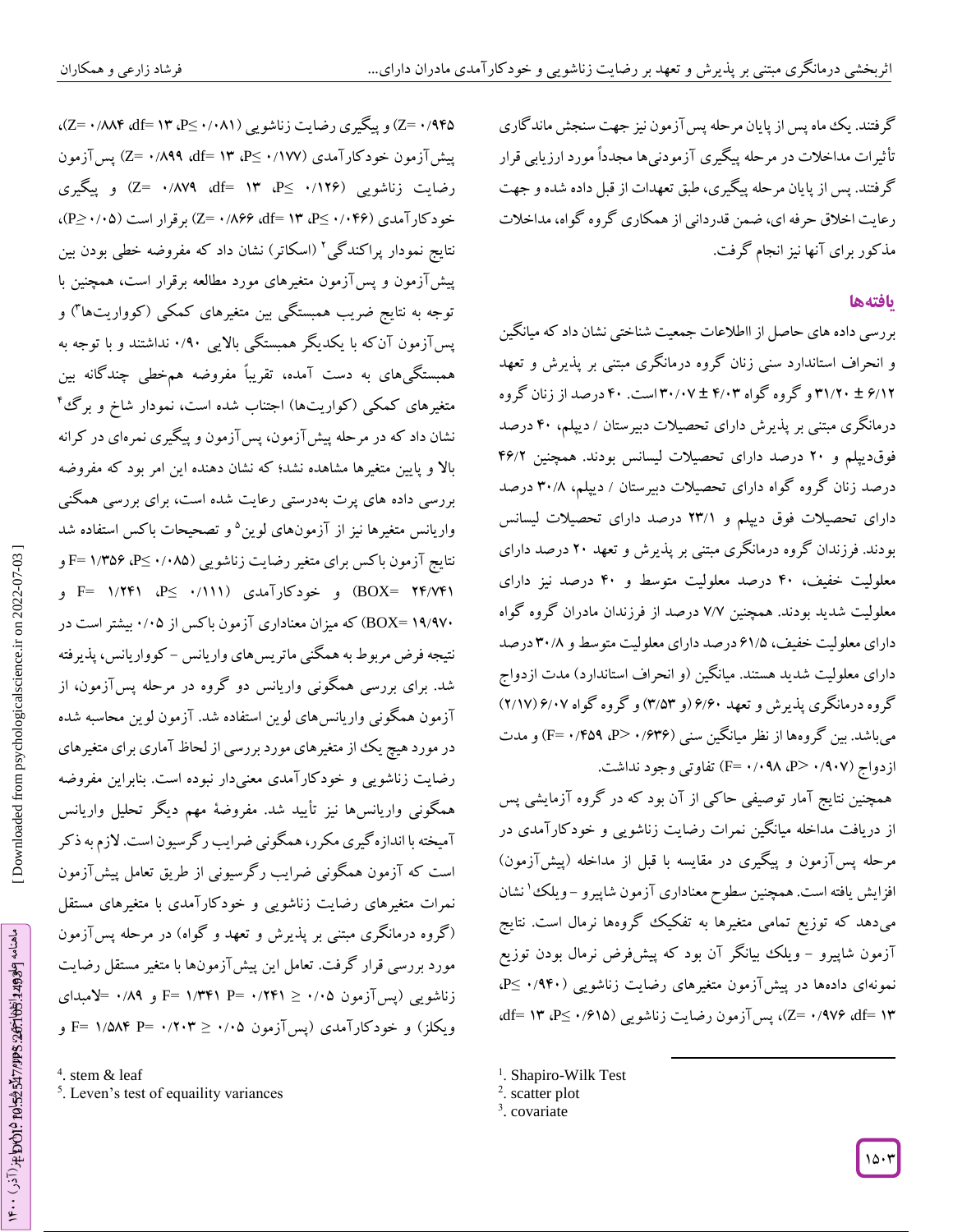۰/۸۴ =لامبدای ویکلز) معنادار نبوده و حاکی از همگونی ضرایب رگرسیونی است. همانطور که مشاهده میشود آمارههای چندمتغیری مربوطه یعنی لامبدای ویکلز معنیدار نمیباشند (۱۰۵− ≤P). بنابراین مفروضه همگنی ضرایب رگرسیونی برقرار است. با توجه به برقراری مفروضههای تحلیل واریانس آمیخته با اندازهگیری مکرر، استفاده از این آزمون مجاز بود. بنابراین برای آزمودن فرضیه پژوهش از تحلیل واریانس یک،راهه در متن مانووا تکراری استفاده شد. در نهایت نتایج آزمون t نشان داد که پیشآزمون گروههای آزمایشی و گواه در متغیرهای وابسته (رضایت زناشویی و خودکارآمدی) معنیدار نبوده است (۰/۰۵-P≥). حال به ارائه نتایج جداول استنباطی پرداخته میشود. با توجه بهاندازه اثر محاسبه شده، 46 درصد از کل واریانسهای گروه آزمایش و گواه ناشی از اثر متغیر مستقل است. همچنین توان آماری آزمون برابر با ۱ بود که دلالت بر کفایت حجم نمونه دارد. در نهایت نتایج آزمون موچلی نشان داد که مفروضه کرویت برای فرض برابری واریانسهای درون آزمودنی برای

متغیر رضایت زناشویی (۳۲۹/۲۰ P= ۲/۲۲۲ P= (۹۲۹ و ۷۳<sub>=</sub> ۷ موچلی) و خودکارآمدی (۱٬۴۱۸ -x2 = ۱٬۷۴ P=۰/۴۱۸ موچلی) و رعایت شده است. لذا با توجه به عدم معناداری آزمون موچلی از آزمون کرویت مفروض برای آزمون فرضیه استفاده شد. همچنین نتایج حاصل از المبدای ویلکز در مرحله بین آزمودنی )گروه(، درون آزمودنی (زمان) و تعامل (کروه × زمان) نشان میدهد که بین کروه های (آزمایش و گواه) و تعامل (گروه × زمان) از لحاظ حداقل یکی از متغیرهای وابسته (رضایت زناشویی و خودکارآمدی) تفاوت معنیداری وجود دارد، همچنین بین زمانهای سنجش (پسآزمون و پیگیری) تفاوت معنی داری وجود دارد. از آنجا که بین گروههای (آزمایش و گواه) و تعامل )گروه × زمان( از لحاظ حداقل یکی از متغیرهای وابسته تفاوت وجود دارد، برای بررسی نقطه تفاوت به انجام تحلیل واریانسهای یکراهه در متن مانوای تکراری روی هر یک از متغیرهای وابسته مبادرت شد که نتایج آن در جدول ۱ آمده است.

جدول ۱. نتايج تحليل واريانس يک راهه با سنجشهای تکراری در متن مانوای تکراری روی نمرههای پيشآزمون، پس**آزمون و پيگير**ی

| Partial $\eta^2$     | $\, {\bf P}$                     | $\mathbf F$                          | <b>MS</b>                               | DF              | <b>SS</b>                    | متغير وابسته    | منبع تغييرات       |
|----------------------|----------------------------------|--------------------------------------|-----------------------------------------|-----------------|------------------------------|-----------------|--------------------|
| $\cdot$ /۴۸          | $P_{\leq t}/t \cdot 1$           | $Y \cdot / Y \cdot 9$                | 99/179                                  | $\sqrt{2}$      | 99/179                       | پاسخ قراردادي   |                    |
| $\cdot$ /۶۳          | $P_{\leq t}/t \cdot t$           | 49/41                                | $Y5Y/\cdot Y$                           | $\sqrt{2}$      | $Y5Y/\cdot Y$                | رضایت زناشویی   |                    |
| $\cdot$ /۳۴          | $P_{\leq t}/\cdots r$            | 11/1 <sub>0</sub>                    | $TV/\Delta \cdot \Upsilon$              | $\sqrt{2}$      | $TV/\Delta \cdot Y$          | موضوعات شخصيتي  |                    |
| $\cdot$ /٢١          | $P_{\leq t}/\cdot \Delta$        | $\Delta/\Lambda$ 17                  | $F1/\cdot V9$                           | $\sqrt{2}$      | $F1/\cdot V9$                | ارتباط زناشویی  |                    |
| $\cdot$ /۳۴          | $P_{\leq t}/\cdots r$            | <b>11/77A</b>                        | 10.7.11                                 | $\sqrt{2}$      | 10.7.11                      | حل تعارض        |                    |
| $\cdot/\Lambda$      | $P_{\leq t}/\cdot r$             | F/M1                                 | 10/10                                   | $\sqrt{2}$      | 10/10                        | مديريت مالي     |                    |
| $\cdot$ /۲۸          | $\cdot/\cdot$ \ $\cdot$          | $\lambda/\lambda \cdot f$            | 09/010                                  | $\sqrt{2}$      | 09/010                       | اوقات فراغت     | بین آزمودنی (گروه) |
| $\cdot/\cdot$ ۳۱     | $\cdot$ /۴۲.                     | $\cdot$ / $9$ V $\wedge$             | $\Delta/\cdot \Delta\Lambda$            | $\mathcal{L}$   | $\Delta/\cdot\Delta\Lambda$  | روابط جنسى      |                    |
| $\cdot$ /۳۹          | $P_{\leq t}/t \cdot t$           | 17/577                               | $\Lambda$ ۶/۹۲۲                         | $\sqrt{2}$      | $\Lambda$ ۶/۹۲۲              | والدگری         |                    |
| $\cdot/10$           | $\cdot/\cdot$                    | $Y/\Lambda Y$                        | rr/rr0                                  | $\sqrt{2}$      | rr/rr0                       | بستگان و دوستان |                    |
| $\cdot/\cdot \Delta$ | $\cdot$ /۳ $\cdot$               | 1/4A                                 | Y/YY9                                   | $\mathcal{L}$   | Y/YY9                        | برابری مرد و زن |                    |
| $\cdot/\cdot\cdot$   | .791.                            | $\cdot/\cdot$ \r                     | $\cdot$ / $\cdot$ Y $\Delta$            | $\sqrt{2}$      | $\cdot$ / $\cdot$ Y $\Delta$ | جهت گیری عقیدتی |                    |
| $\cdot$ /۴۴          | $P_{\leq}$ . $\cdot \cdot \cdot$ | 19/97.                               | 9171/T·F                                | $\blacklozenge$ | 9171/T·F                     | نمرہ کل         |                    |
| $\cdot$ /٣٢          | $P_{\leq t}/t \cdot \delta$      | 9/916                                | <b>1799/ADA</b>                         | $\mathcal{L}$   | 1799/101                     | خودكارآمدي      |                    |
| .79                  | $P_{\leq t}/t \cdot t$           | $\Lambda/\Lambda \cdot \mathfrak{f}$ | 1F/9OF                                  | ٢               | Y9/9.1                       | پاسخ قراردادي   |                    |
| $\cdot/\Delta$       | $P_{\leq t}/t \cdot t$           | $Y1/\Delta \cdot V$                  | $V/\Upsilon$                            | ٢               | 109/44.                      | رضایت زناشویی   |                    |
| $\cdot/1V$           | $P_{\leq t}/\cdot \Delta$        | $F/F\Lambda Y$                       | 9/079                                   | ۲               | 19/07                        | موضوعات شخصيتي  |                    |
| .19                  | $P_{\leq t}/\cdot \Delta$        | T/AP                                 | 1F/99T                                  | ۲               | Y9/YAY                       | ارتباط زناشويي  | درونآزمودنی (زمان) |
| $\cdot$ ra           | $P_{\leq t}/t \cdot t$           | 17/010                               | $V$ $9$ / $V$ $V$                       | ٢               | 107/140                      | حل تعارض        |                    |
| . / . 9              | .717V                            | Y/199                                | $F/\Delta 11$                           | ٢               | 9/177                        | مدیریت مالی     |                    |
| $\cdot$ /۳۱          | $P_{\leq t}/t \cdot t$           | 9/7Vf                                | $\Upsilon\Upsilon/\Lambda\cdot\Upsilon$ | ٢               | fV/f.7                       | اوقات فراغت     |                    |

Downloaded from psychologicalscience.ir on 2022-07-03

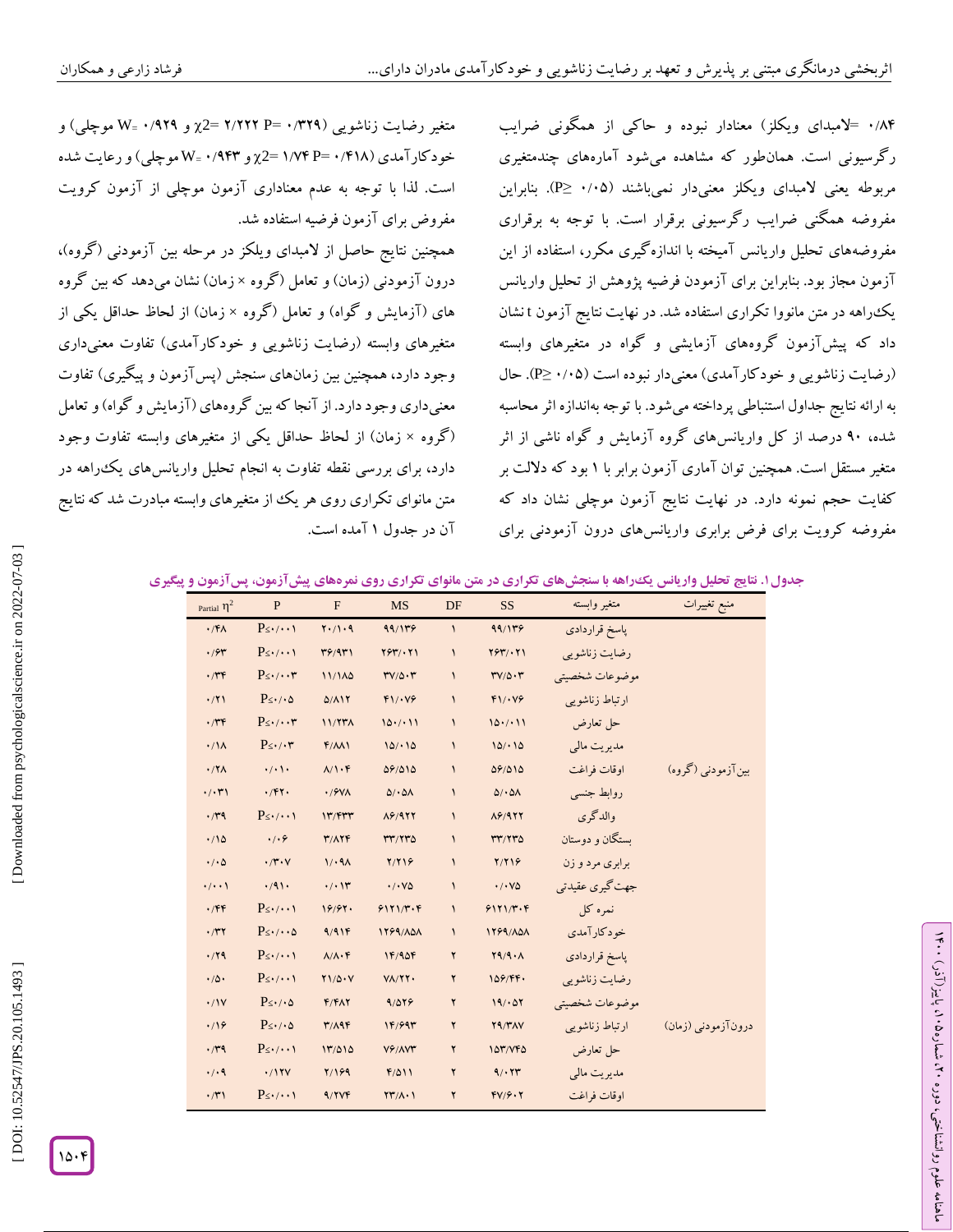| $\cdot$ / $\cdot$ 9        | .7170                                | $Y/\mathcal{V}\cdot\mathcal{V}$     | $Y/\cdot YY$                  | ٢                | 9/180                                  | روابط جنسی      |                    |
|----------------------------|--------------------------------------|-------------------------------------|-------------------------------|------------------|----------------------------------------|-----------------|--------------------|
| .79                        | $P_{\leq t}/t \cdot t$               | $\Lambda/\mathrm{V}\cdot\mathrm{V}$ | YF/YY9                        | ٢                | FA/90r                                 | والدگري         |                    |
| .19                        | $\cdot/\cdot \Delta$                 | Y/91V                               | $1F/\cdot 1Y$                 | ۲                | $Y \wedge / \cdot Y \wedge$            | بستگان و دوستان |                    |
| $\cdot/\cdot$ ۴۳           | .799                                 | .497                                | 1/1rr                         | ۲                | 2/266                                  | برابری مرد و زن |                    |
| .7.9.                      | $.717\lambda$                        | $Y/\cdot Y$                         | 91.80                         | ٢                | 17/4.                                  | جهت گیری عقیدتی |                    |
| $\cdot$ /FV                | $P_{\leq t}/t \cdot 1$               | 11/919                              | <b>7191/199</b>               | ۲                | FT99/TTV                               | نمرہ کل         |                    |
| .790                       | $P_{\leq} \cdot / \cdot \cdot \cdot$ | T9/179                              | <b>TV1/TAV</b>                | ۲                | <b>SFY/VVF</b>                         | خودكارآمدي      |                    |
| .70                        | $P_{\leq t}/t \cdot t$               | 11/796                              | $19/T \cdot T$                | ۲                | $Y\Lambda/\mathcal{G}\cdot\mathcal{F}$ | پاسخ قراردادي   |                    |
| $\cdot$ /۴۴                | $P_{\leq t}/t \cdot 1$               | <b>19/VOV</b>                       | 9.1999                        | ٢                | <b>171/119</b>                         | رضایت زناشویی   |                    |
| $\cdot$ /٢١                | $P_{\leq t}/\cdots\frac{1}{r}$       | $\Delta$ /VVA                       | 17/7 <sub>A</sub>             | ٢                | 77/009                                 | موضوعات شخصيتي  |                    |
| $\cdot/\cdot \wedge$       | .7107                                | 1/9V <sup>2</sup>                   | V/FFV                         | ٢                | 14/194                                 | ارتباط زناشویی  |                    |
| .777                       | $P_{\leq t}/\cdots\frac{1}{r}$       | $\Delta$ /9.7                       | <b>٣٣/٥۶٨</b>                 | ۲                | 9V/11V                                 | حل تعارض        |                    |
| $\cdot/\cdot\vee$          | .7191                                | $1/V\Delta1$                        | T/9FT                         | $\pmb{\Upsilon}$ | $V/Y\wedge F$                          | مدیریت مالی     |                    |
| .777                       | $P_{\leq t}/t \cdot \delta$          | $\Delta$ /9 $\Lambda$ V             | 10/٣۶۶                        | ٢                | $Y \cdot / VYY$                        | اوقات فراغت     | تعامل: (گروه×زمان) |
| $\cdot$ /۲۳                | $P_{\leq t}/\cdots$ ۴                | 9/9.7                               | 9/797                         | ٢                | <b>IA/VTF</b>                          | روابط جنسي      |                    |
| $\cdot$ /۳ $\vee$          | $P_{\leq t}/t \cdot 1$               | 17/0.7                              | <b>٣٥/١٧٢</b>                 | ۲                | $V \cdot / TVV$                        | والدگری         |                    |
| .779                       | $P_{\leq t}/\cdots r$                | 9/11                                | $YF/\cdot F$                  | ۲                | $f\Lambda/\cdot\Lambda\tau$            | بستگان و دوستان |                    |
| $\cdot$ /۲۳                | $P_{\leq t}/\cdots r$                | 9/19.                               | V/T9F                         | ۲                | <b>IF/VAV</b>                          | برابری مرد و زن |                    |
| $\cdot$ / $\cdot$ $\tau$ ۳ | .791F                                | .799                                | 1/FY9                         | $\mathbf Y$      | <b>Y/AVY</b>                           | جهت گیري عقیدتي |                    |
| $\cdot$ /۴۲                | $P_{\leq t}/t \cdot 1$               | 10/1 <sup>M</sup>                   | $1VAV/\cdot Y$                | $\mathsf{Y}$     | $T\Delta VF/\cdot VF$                  | نمرہ کل         |                    |
| $\cdot$ / $\vee\tau$       | $P_{\leq 1}/\cdots$                  | ΔΛ/ΥΔΛ                              | $F \cdot \Lambda / 9 \cdot F$ | ۲                | $\Lambda$ 1 $V$ /۲۰۹                   | خو د کار آمدي   |                    |
|                            |                                      |                                     |                               |                  |                                        |                 |                    |

بر متغیرهای (رضایت زناشویی و خودکارآمدی) معنیدار است. بنابراین میتوان بیان کرد که درمانگری مبتنی بر پذیرش و تعهد بر مؤلفههای رضایت زناشویی و خودکارآمدی مادران دارای فرزند فلج مغزی اثربخش است. همچنین اثر ساده بین گروهی با توجه به سطوح عامل درون گروهی با استفاده از تصحیح بنفرنی مورد بررسی قرار گرفت. که نتایج آن در جدول ۲ آمده است.

نتایج مندرج در جدول ۱ نشان میدهند که تحلیل واریانس یک $وراهه در$ متن مانوای تکراری مربوط به اثر مداخله (از پیش۱زمون – پس۱زمون) تبات مداخله (پس آزمون – پیگیری) و اثر زمان (پیش آزمون – پیگیری) در متغیرهای وابسته (رضایت زناشویی و خودکارآمدی) معنیدار میباشند. با توجه به نتایج جدول تأثیر گروه بر نمرات متغیر رضایت زناشویی<br>(F<sub>(۱٫ ۲۱</sub>)= ۱۶/۶۲۰ (P< ۰/۰۰۱) و خودکارآمدی (۰/۰۰۱) ۹/۹۱۴ =<sub>(۲۱ و ۲</sub>۱) معنیدار است. همچنین تأثیر زمان و تعامل زمان × گروه

| جدول۲. نتایج آزمون بنفرونی (درونگروهی و بینگروهی) برای مقایسه درمانگری مبتنی بر پذیرش و تعهد و گروه گواه در نمرههای پیشآزمون، پسآزمون و پیگیری |  |
|------------------------------------------------------------------------------------------------------------------------------------------------|--|
| متغيرهاي وابسته                                                                                                                                |  |

| P                            | <b>SD</b>               | تفاوت ميانگينها     |         | موقعيت     | متغير          |  |
|------------------------------|-------------------------|---------------------|---------|------------|----------------|--|
| $P\le\cdot/\cdot\cdot\$      | $\mathbf{r}/\mathbf{r}$ | $-19/9V$            | پسآزمون |            |                |  |
| $P\le\cdot/\cdot\cdot\$      | F/1YV                   | $-1V/F\Delta$       | پيگيري  | پیشآزمون   | رضایت زناشویبی |  |
| $P\le\cdot/\cdot\cdot\$      | .791V                   | $-\frac{\rho}{4}$ . | پسآزمون |            | خودكارآمدي     |  |
| $P\le\cdot/\cdot\cdot\$      | .1919                   | $Y/9\Lambda$        | پيگيري  | پیش آزمون  |                |  |
| $P\le\cdot/\cdot\cdot\$      | 41991                   | ١٩                  | گواه    | <b>ACT</b> | رضایت زناشویبی |  |
| $P\le\cdot/\cdot\cdot\Delta$ | Y/VFA                   | $A/F\Delta F$       | گو اه   | <b>ACT</b> | خودكارآمدي     |  |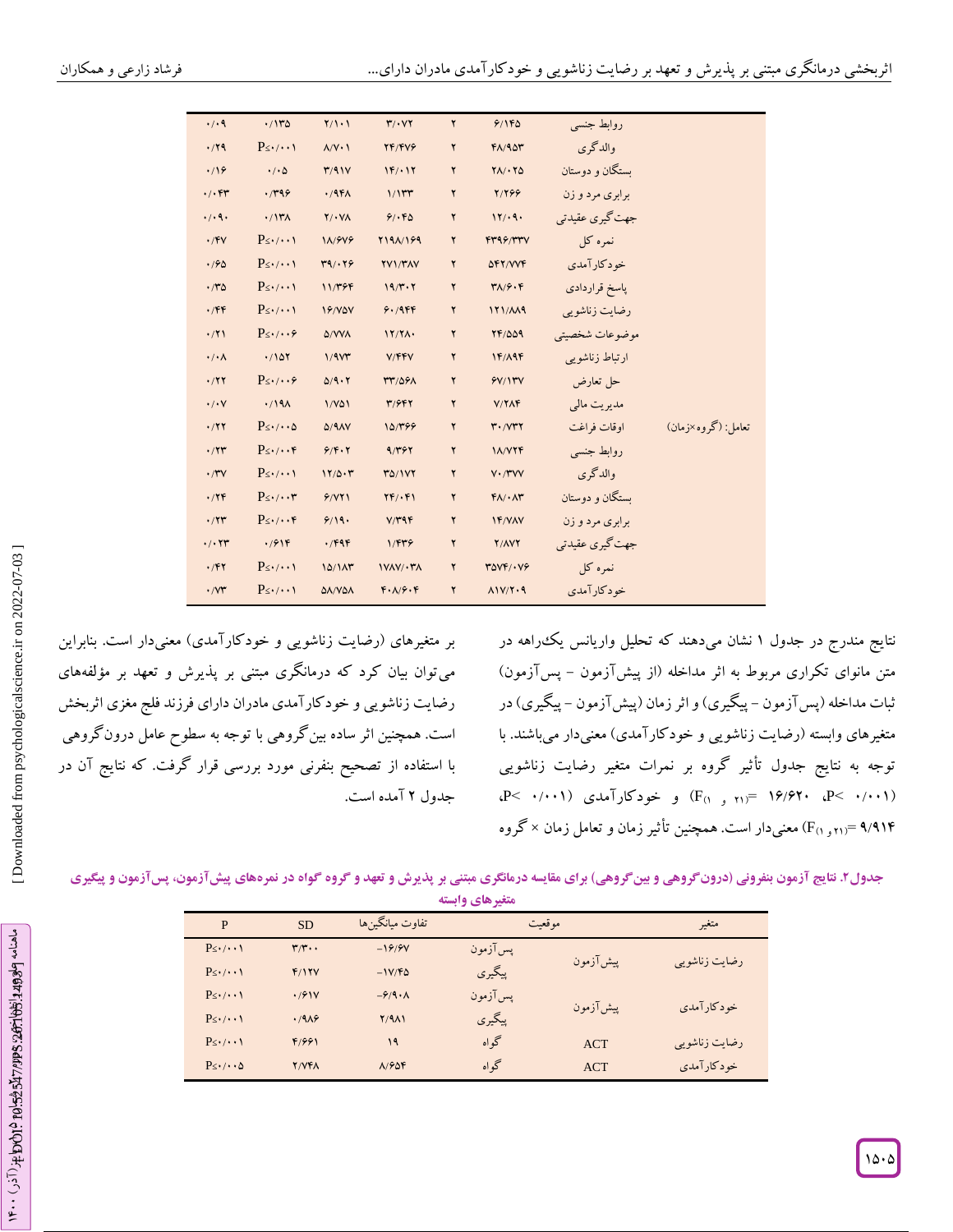نتایج حاصل از سطح تصحیح بنفرونی نشان داد که در پس آزمون و پیگیری در متغیرهای رضایت زناشویی و خودکارآمدی بین گروههای آزمایشی و گواه تفاوت معنیداری وجود دارد (۰/۰۰۱ ≥P). به عبارت دیگر با توجه به معنیداری آزمون بنفرونی در مقایسه زوجی پیش[زمون – پس|زمون (اثر مداخله)، پس آزمون – پیگیری (ثبات مداخله) و پیش آزمون و پیگیری (اثر زمان) بین گروههای مورد مطالعه (گروه آزمایشی و گواه) و موقعیت (پیشآزمون، پسآزمون و پیگیری) در نمرات رضایت زناشویی و خودکارآمدی تفاوت وجود دارد (۰/۰۰۱ ≥P). به عبارت دیگر شرکت کنندگان گروه آزمایشی در نمرات رضایت زناشویی و خودکارآمدی یک روند خطی افزایشی داشته است.<br>**بحث و نتیجه گیری** 

هدف از انجام پژوهش حاضر هدف پاسخگویی به این سؤال بود که: آیا درمانگری مبتنی بر پذیرش و تعهد بر رضایت زناشویی و خودکارآمدی مادران دارای فرزندان با فلج مغزی مؤثر است؟

نتایج پژوهش نشان داد که درمانگری مبتنی بر پذیرش و تعهد منجر به افزایش رضایت زناشویی گروه آزمایشی نسبت به گروه گواه شده است. این نتایج با یافتههای پژوهشهای دیگر )رچل، 2679؛ حسینی و همکاران، 2674 و احمدی و رئیسی، 7049( مبنی بر اینکه افرادی که درمانگری مبتنی بر پذیرش و تعهد بر افزایش رضایت زناشویی اثربخش است همخوانی دارد. همچنین در مطالعه اسفندیاری بیات و همکاران )7966( در پژوهشی به این نتیجه رسیدند که علیرغم تفاوت محتوا و فرآیند دو رویآورد درمانگری عقلانی – هیجانی – رفتاری و درمانگری مبتنی بر پذیرش و تعهد، عناصری مانند تخلیه هیجانی، امیدوار کردن و همکانی بودن تجربه انسانی که در هر دو درمانگری باعث افزایش بخشودگی زنان میشود.

در تبیین این نتایج میتوان گفت، یکی از توانشهای که در رویآورد درمانگری پذیرش و تعهد آموزش داده شد، افشای احساسات و ارزشمندی مبتنی بر عمل متعهدانه بود، که باعث افزایش رضایت و نزدیکی زوجها شود. یک عامل مهم در جریان جلسات درمانگری، تشویق رفتارهای مثبتی بود که صمیمیت را در روابط زوجین بر میانگیخت و تا کید بر این بودکه این رفتارهای مثبت صمیمی به صورت یک طرفه انجام نشود. به طور کلی این توانشها موجب خوب در ک کردن و افزایش تفاهم و همدلی در بین

زنان شد. افرادی که از توانشهای عدم قضاوت، ذهنآگاهی، پذیرش و ارزشمندی زبانی در بافتار روابط استفاده میکنند احساس مهارگری بیشتری بر اوضاع و شرایط زند کی می کنند و این موضوع نیز باعث افزایش رضایت زناشویی میشود )گرایفیتس و همکاران، 2679(. در واقع با آموزش توانشهای پذیرش و تعهد می توان از زنان دارای فرزند فلج مغزی خواست که تمرین ایفای نقش، خود را در نقش طرف مقابل قرار دهند تا همدلی افزایش یابد )لیلیس، داالل و فورمن، 2626(. بسیاری از زوج های مشکل دار، وقتی که در پی درمانگری میروند، بینش آنها نسبت به مسایل درون رابطه محدود شده است. به همین دلیل ممکن است درمانگری از آنها بخواهد افکار، احساسات و رفتارشان را اولین مالقات، در قرارها و نیز احساسات عاشقانه شان را یادآوری و گزارش نمایند. درمانگری می تواند بر روی تضاد بین تجارب گذشته و حال تمرکز کند. این تضاد می تواند نشان دهد که این افراد قادر بودند به روش رضایت بخش تری ارتباط برقرار کنند و ممکن است با مقداری تالش بتوانند دوباره تعامالت مثبت ایجاد نمایند که این امر افزایش رضایت زناشویی را در مرحله پسآزمون نشان میدهد )هنر پروران و همکاران، 7040(. زوج درمانگری مبتنی بر پذیرش و تعهد به زنان این فرصت را میدهد که دوباره به مشاهده، شرح و توصیف حاالت هیجانی بدون یک دید قضاوتگرانه بپردازد و بیشتر تمرکز درمانگری هدایت بیمار با قبول مسئولیت توسط خودش به سمت هشیاری کامل است. درمانگری افراد را تشویق میکند تا افکار و هیجانات مربوط به یک فکر، احساس، رابطه و رفتار را به صورت کامل تجربه کند بدون آنکه آنها را سرکوب کند، و در مورد آن قضاوت ارزشی کند و هیجانات ثانویه که در خصوص وضعیت فرزند خود دارد مثل شرم، گناه، بیاعتمادی، سرزنش و تحقیر را بعد از تجربه این رفتار، فکر و احساس تجربه نماید (فرمن و هربرت، ۲۰۰۸). علل استفاده از درمانگری مبتنی بر پذیرش و تعهد تمرکز بر ارزیابی و توسعهی یک طرح درمانگری است. در درمانگری مبتنی بر پذیرش و تعهد بر ارزیابی عملکرد رفتاری مراجع تأکید میشود نه علتیابی. درمانگری مبتنی بر پذیرش یک نوع رفتاردرمانگری است که هدف آن به عمل درآوردن اجتناب تجربی و تالش برای مهارگری تجربههای آزارنده است )هیز، استراسال و ویلسون، 7444؛ وستروپ و ورایت، 2671(. در نهایت هیز و لیلیس )2672( سایرانس و همکاران (۲۰۱۷) نیز معتقد است که رویکرد پذیرش / تعهد درمانگری به

 [\[ DOI: 10.52547/JPS.20.105.1493 \]](http://dx.doi.org/10.52547/JPS.20.105.1493) [\[ Downloaded from psychologicalscience.i](https://psychologicalscience.ir/article-1-1278-fa.html)r on 2022-07-03 ]

10.52547/JPS.20.105.1493

DOL:

Downloaded from psychologicalscience.ir on 2022-07-03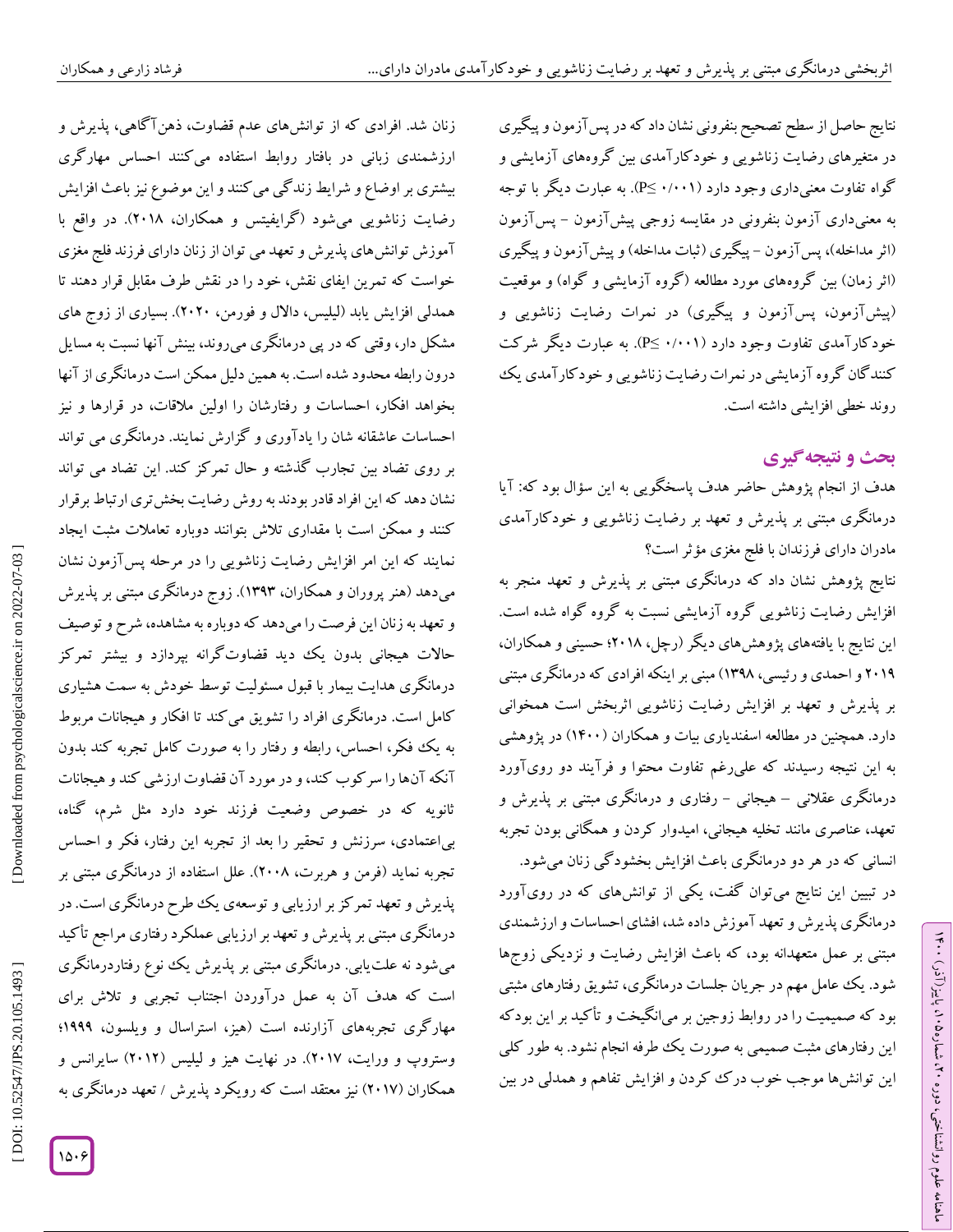یابد. بنابراین تمرینات ذهنآگاهی، خودآگاهی، هشیاری بدنی و شناختی را افزایش میدهد و این خودآگاهی، سبب ارزیابی صحیح خود میشودو الگوهای معیوب قبلی افکار و احساسات می شکند و فرد بیشتر در زمان حال زندگی میکند و فرآیندهای شناختی جدید مانند قدرت تصمیمگیری و برنامهریزی تسهیل میشود و فرد حاالت مثبت ذهنی را تجربه خواهد کرد. بنابراین آرامش جسمی و روحی در فرد بهوجود میآید که این عوامل زمینه را برای افزایش خودکارآمدی اجتماعی، هیجانی و روانشناختی فراهم می کند )لیلیس و کندرا، 2679(. در ذهنآگاهی و توانشهای تمرین آگاهی لحظه به لحظهاش، فرد تالش میکند تا نسبت به الگوهای افکار، عواطف و تعامل با دیگران بینش و بصیرت پیدا کند و سپس بتواند به صورت ماهرانه پاسخهای هدفمند مفید را انتخاب کند بهجای آنکه بهطور خودکار با روشهای خوگرفته و ناهشیار واکنش نشان دهد )رچل، 2679(. بعالوه ذهنآگاهی اجازه میدهد افراد به عقب برگردند و شرایط زندگیشان را تحلیل کرده و به روشی نو، نه عادتی، واکنش نشان دهند )وستروپ و ورایت، 2671(. ذهنآگاهی میتواند پذیرش و کنارآمدن و خصومت، اضطراب و خطرپذیری را کاهش دهد. همچنین در ذهنآگاهی نیز، یکی از تکنیکها مراقبه است. مراقبه فعالیتی از هشیاری ذهنی )شامل عواطف و احساسات، خاطرات و رویاها) است. از طریق مراقبه می توانیم اشتباهاتمان را بشناسیم و ذهنمان را طوری تنظیم و سازگار کنیم که واقعگرایانهتر و صادقانهتر به تفکر و اکنش بپردازد )هیز و لیلیس، 2672(. ما یاد میگیریم تا از افراد و چیزهای دور و برمان انتظارات غیرواقعی کمتری داشته باشیم و بنابراین کمتر به خاطر وقایع آینده خود را مضطرب کنیم؛ روابط بهبود پیدا میکند و زندگی پایدارتر و رضایتبخشتر میشود. ما یک حس و معنای وسیع و روشن از آنچه پیرامونمان میگذرد، ایجاد میکنیم و توسعه میدهیم که این نوعی خودکارآمدی و افزایش توانمندی است. یکی از مکانیسمهای دهن۱ کاهی «ا کاهی فراشناختی» است که اشاره به باورهایی دارد که افراد درباره تفکر خود دارند. این دانش شامل باورهایی در مورد انواع خاص تفکر و نیز باورهایی در ارتباط با کارآیی و چگونگی تنظیم افکار آنها تأثیر میگذارد. در نتیجه با توجه به مطالب ذکر شده میتوان تبیین کرد که گروه درمانگری مبتنی بر پذیرش و تعهد اثری انکارناپذیر در افزایش توانمندی، خودکارآمدی و رواندرستی دارد. این یافتهها میتواند<br>به این علت باشد که در این روش آموزش، تأکید بر تغییرات شناختی–

جای آنکه روی برطرفسازی و حدف عوامل اسیبزا تمرکز نماید به مراجعان کمک می کند تا هیجانات و شناختهای کنترل شده خود را خود را از کنترل قوانین کالمی که سبب ایجاد مشکالتشان بپذیرند و گردیده است خالص نمایند و به آنها اجازه میدهد که از کشمکش و منازعه با آنها دست بردارند. پذیرش و تعهد درمانگری اساساً فرآیند محور است و آشکارا بر ارتقاء پدیرش تجربیات روانشناختی و تعهد با افزایش فعالیتهای معنابخش انعطافپذیر، سازگارانه، بدون در نظر گرفتن محتوای تجربیات روانشناختی تأکید میکند. خصیصهای که در رویکرد شناختی رفتاری حضور ندارد. ثانیاً هدف روشهای درمانگری به کار رفته در پدیرش و تعهد درمانگری افزایش تفکر واقع نگر، مؤثر و منطقی یا تشویق احساسات نیست بلکه اهداف این روشهای درمانگری بر کاهش اجتناب از این تجربیات روانشناختی و افزایش ا کاهی از آنها به خصوص تمر کز بر لحظه حال بدون پیش کرفتن روشی بی کشمکش و غیر ارزیابانه استوار است. رویکرد پذیرش و تعهد درمانگری میتواند از این نظر از رویکرد شناختی رفتاری متمایز باشد که آنها اختصاصاً بر تغییرات بافتاری محیطی تأکید میکنند. همچنین بر راههایی که تجربیات روانشناختی بر و رفتار اثر میگذارد تغییر ایجاد می کنند تا اینکه تمرکزشان بر تغییر محتوای این تجربیات باشد.

همچنین نتایج نشان داد که درمانگری مبتنی بر پذیرش و تعهد منجر به افزایش خودکارآمدی گروه آزمایشی نسبت به گروه گواه شده است. این نتایج با یافتههای پژوهشهای دیگر (رچل، ۲۰۱۸؛ حسینی و همکاران، 2674 و احمدی و رئیسی، 7049( مبنی بر اینکه افرادی که درمانگری مبتنی بر پذیرش و تعهد بر افزایش خودکارآمدی اثربخش است همخوانی دارد. در تبیین نتایج به دست آمده میتوان چنین استنباط کرد که بخش بزرگی از توانشهای آموزش داده شده در گروه درمانگری مبتنی بر پذیرش و تعهد ذهنآگاهی، ارزشمند زیستن و پذیرش حاالت هیجانی منفی به همان شیوهای که هست است که به نوعی توجه کردن به حاالت درونی فرد )مانند هیجان و شناخت) در یک حالت غیرقضاوتی و پذیرا است. به کارگیری توانشهای ذهنآگاهی در طی آموزش افراد را قادر میسازد تا پاسخهای عادتی و خودبهخودی به تجربیات تنشآور را کاهش دهند. در نهایت بازخورد و بصیرت شخص گسترش پیدا میکند و فرد وقایع غیرقابل تغییر زندگی را میپذیرد و در نتیجه فعال شدن، پاسخهای تنشآور کاهش می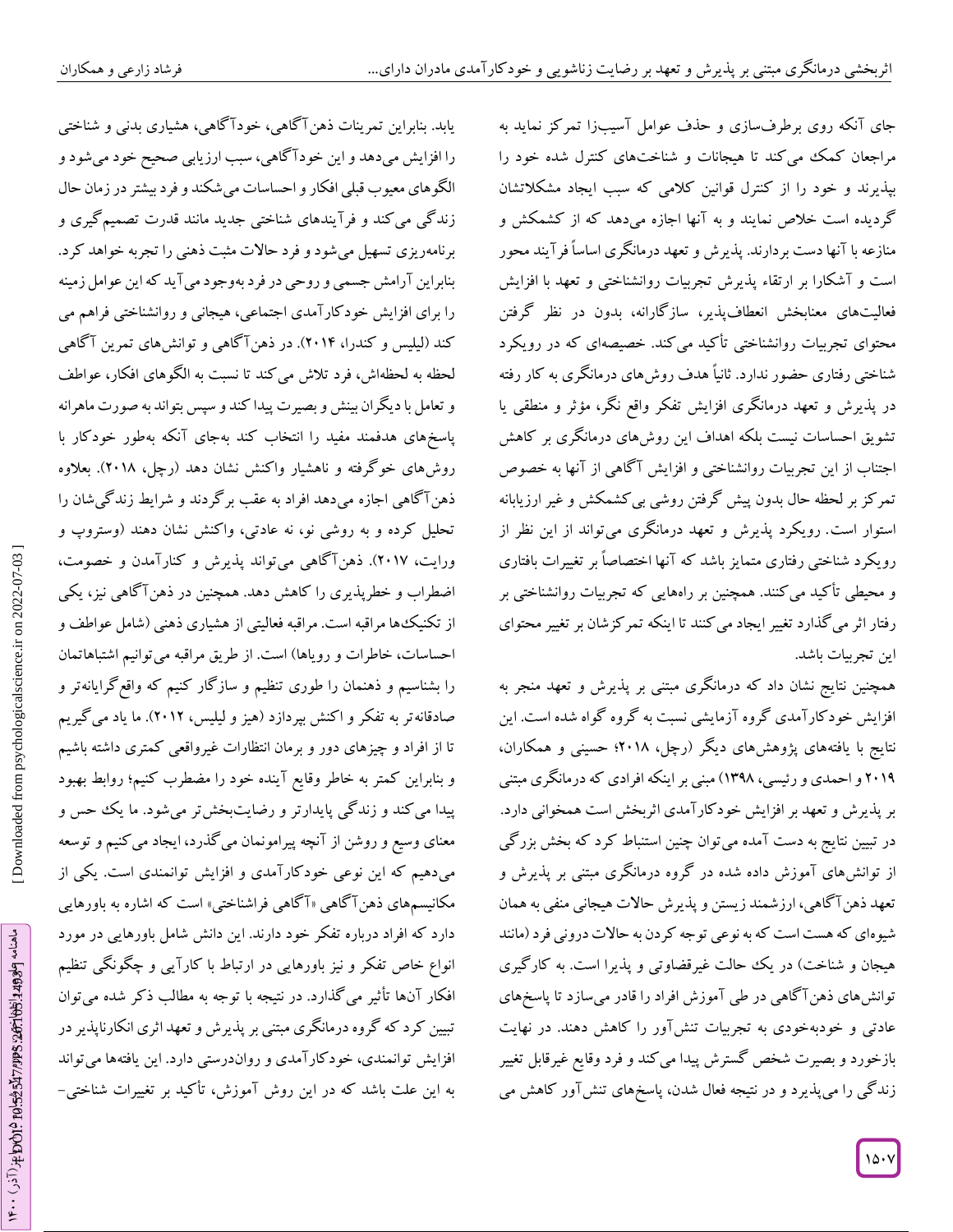رفتاری میباشد که خود فرد مسبب آن است. بر این اساس به این نکته میتوان اشاره کرد که کارآمدی بینفردی یک توانش آموخته شده است نه یک صفت که یک فود دارای آن باشد یا از آن بیبهره باشد. لذا یک یش برنامه جامع آموزشی که برای تقویت باورها فردی در مورد توانمندیها (خود کار آمدی) و رفتارهای جراتورزانه طراحی شده باشد می تواند دید افراد را نسبت به خودشان تغییر دهد، اعتماد به خود را در آنها تقویت کند و روابط بینفردی آنها را بهبود بخشد و این توانشی است که با آموزش توانایی ارزشمند زیستن، ذهنآگاهی و پذیرش حاصل میشود )لیلیس و همکاران، ۲۰۲۰).

این مطالعه دارای محدودیتهایی بود که در ادامه به آنها اشاره میشود. نخستین محدودیت مطالعه حاضر حجم کوچک نمونه است. گرچه این مطالعه دستخوش افت آزمودنیها نشد، ولی حجم کم نمونه این مطالعه یکی از محدودیتهایی است که مانع از برآورد دقیق اندازه اثر برنامه شده است. محدودیت دوم مربوط به استفاده از ابزارهای خود گزارشی است. این ابزارها دارای مشکلات ذاتی (خطای اندازه کیری، عدم خویشتننگری و…) است. محدودیت سوم مربوط به عدم مهار کردن عوامل زمینهای و فردی است. این احتمال وجود دارد که شرکتکنندگان به دلیل بعضی از عوامل زمینهای اثر برنامه را بیشتر برآورد کرده باشند. یک فرض احتمالی دیگر آن است که افراد به دلیل تمایل فردی، خوشبینی و عواملی نظایر آن اثر برنامه را بیش برآورد کرده باشند. پیشنهاد میشود در مطالعات آتی برای مهار کردن اثر انتظار، برنامههای شبه درمان (برنامه پلاسیبو) بر روی گروه

گواه اجرا شود. همچنین، پیشنهاد میشود از نمونههایی با حجم بزرگتر برای دستیابی بهاندازۀ اثر واقعی برنامه استفاده شود. با توجه به نتایج پژوهش و اثربخش درمانگری مبتنی بر پذیرش و تعهد به درمانگرانی که در مراکز درمانگری از جمله سازمان بهزیستی با مادران دارای فرزندان با مشکالت جسمی – حرکتی، فلج مغزی و ضایعه نخاعی سروکار دارند، پیشنهاد می شود از اصول و تکنیکهای این مداخله جهت بهبودمتغیرهای مورد بررسی و نهایتا کیفیت زندگی بهره بگیرند.<br>هلا**حضات اخ**لاقی<sub>ه</sub>

این پژوهش در دانشگاه علوم پزشکی کرمانشاه **از اصول اخالق پژوهش: پيروی** بررسی و با شناسه اخلاق IR.KUMS.REC.1399.776 مصوب گردیده است. مجوز اجرای پژوهش حاضر بر گروه مطالعه شده از اداره بهزیستی شهر کرمانشاه با شماره نامهٔ ۷۳۰/۹۹/۱۴/۴۵۹۵ صادر شده است. تمامی افراد به شکل کتبی اطلاعاتی دربارهٔ پژوهش دریافت کرده و در صورت تمایل در پژوهش مشارکت کردند؛ این اطمینان به افراد داده شد که تمام اطالعات محرمانه هستند و برای امور پژوهشی استفاده شد؛ بهمنظور

رعایت حریم خصوصی، نام و نام خانوادگی شرکت کنندگان ثبت نشد.<br>**حامی مالی:** این پژوهش در قالب رساله دکتری و بدون حمایت مالی میباشد. <mark>نقش هو یک از نویسندگان:</mark> نویسنده اول محقق اصلی این پژوهش است. نویسنده دوم استاد راهنما و نویسنده سوم استاد مشاور رساله میباشند.

**تضاد منافع:** نویسندگان هیچ تضاد منافعی در رابطه با این پژوهش اعالم نمینمایند. دوم استاد راهنما <sup>و</sup> **تشکر و قدردانی:** بدین وسیله از اساتید راهنما و مشاور این پژوهش و نیز کارکنان بخش پژوهش، علومپزشکی کرمانشاه و اداره بهزیستی شهر کرمانشاه، که در انجام این<br>تحقیق یاری نمودند، تشکر و قدردانی میگردد.

Downloaded from psychologicalscience.ir on 2022-07-03

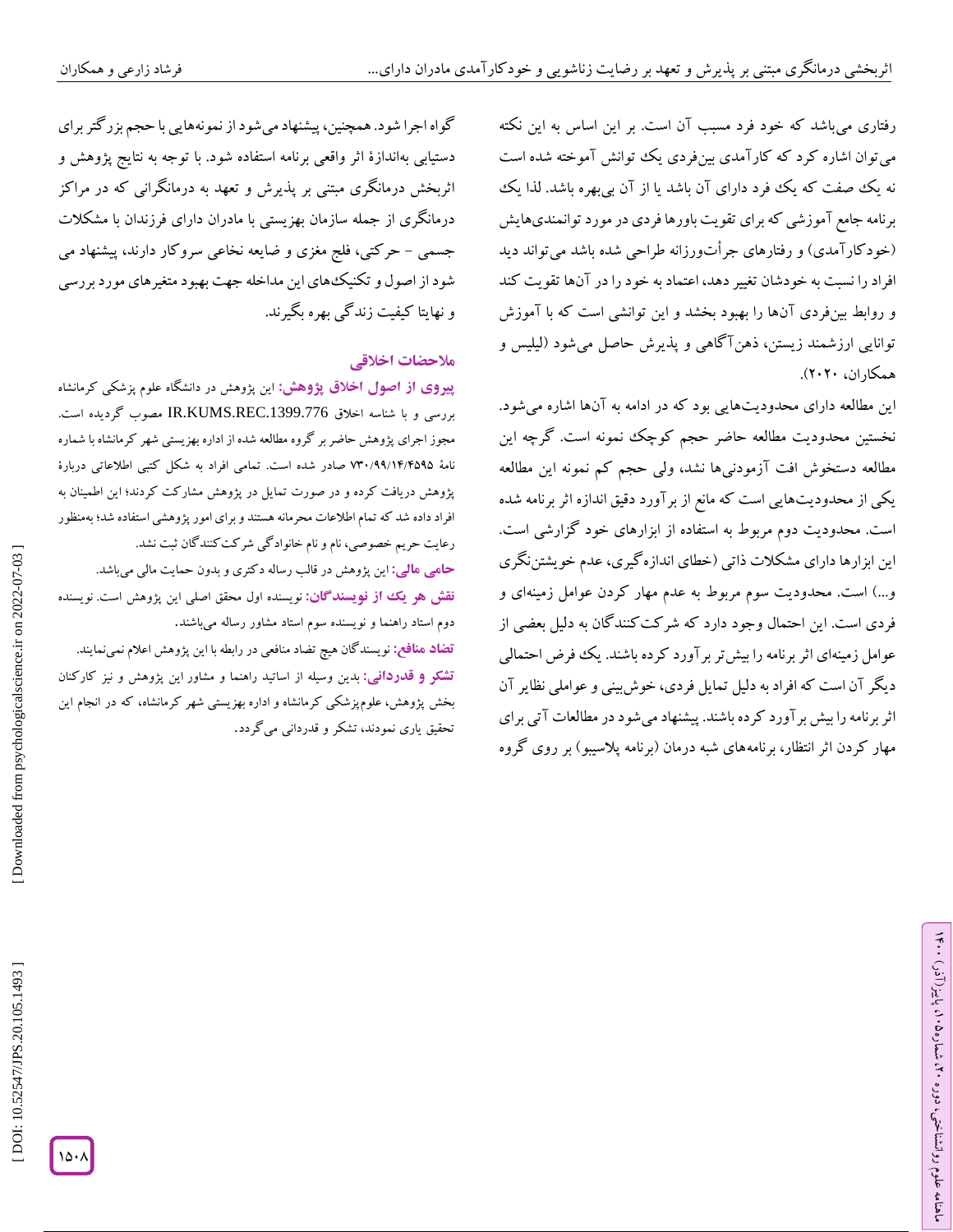## **References**

- Ahmadi, A., & Raeisi, Z. (2019). Effectiveness of Acceptance and Commitment Therapy in Improving Self-Efficacy of Mothers of Children with Autism. JOURNAL OF FAMILY AND RESEARCH, 16(2 (43) ), 123 -137. [\[Link\]](https://www.sid.ir/en/journal/ViewPaper.aspx?id=741015)
- Aminzadeh, D. M., Asmari, Y., Karimi, S., Hosiensabet, F., & Sharifi, M. (2018). Improvement of Subjective Well -Being in Students With Physical Disability: Mental Rehabilitation Based on Teaching Emotion Regulation Skills. *Practice in Clinical Psychology*, 6(1), 39-46. https://doi.org/10.29252/nirp.jpcp.6.1.39. [\[Link\]](http://jpcp.uswr.ac.ir/article-1-488-en.html)
- Bagheri, P., Saadati, N., Fatollahzadeh, N., & Darbani, SA. (2017). The Effectiveness of Group Acceptance and Commitment Therapy on Self -Efficacy and Social Adjustment of Elderly Retired. *Journal of Geriatric Nursing*, 3(2), 103-117. [https://doi.org/10.21859/jgn.3.2.103.](https://doi.org/10.21859/jgn.3.2.103) [\[Link\]](https://jgn.medilam.ac.ir/browse.php?sid=1&a_id=209&slc_lang=en)
- Boldyreva, Uliana., Streiner, D. L., Rosenbaum, P. L., & Ronen, G. M. (2020). Quality of life in adolescents with epilepsy, cerebral palsy, and population norms. *Developmental Medicine & Child Neurology,* 62(5), 609-614. doi: 10.1111/dmcn.14450. [\[Link\]](http://jgn.medilam.ac.ir/article-1-209-en.html)
- Cepukiene, V., Pakrosnis, R., & Ulinskaite, G. (2018). Outcome of the solution -focused self-efficacy enhancement group intervention for adolescents in foster care setting. *Children and Youth Services Review,* 88(C), 81-87. [doi.org/10.1016/j.childyouth.2018.03.004.](https://doi.org/10.1016/j.childyouth.2018.03.004) [\[Link\]](https://ideas.repec.org/a/eee/cysrev/v88y2018icp81-87.html)
- Cheng, S -T., Chen, P. P., Chow, Y. F., Chung, J W. Y., Law, A C. B., Lee, J. S. W., Tam, C. W. C. (2020). Developing a Short Multidimensional Measure of Pain Self-efficacy: The Chronic Pain Self-efficacy Scale-Short Form. The Gerontologist, 60(3), e127e136[. https://doi.org/10.1093/geront/gnz041.](https://doi.org/10.1093/geront/gnz041) [\[Link\]](https://pubmed.ncbi.nlm.nih.gov/31112597/)
- Edalati, A., & Redzuan, M. (2010). Perception of women towards family values and their marital satisfaction. [Journal of American Science](https://www.researchgate.net/journal/Journal-of-American-Science-1545-1003), 6(4), 132-137. [doi.org/10.1177/0192513X13483292,](https://doi.org/10.1177%2F0192513X13483292) [\[Link\]](https://journals.sagepub.com/doi/abs/10.1177/0192513X13483292)
- Ernst, G., Belrose, A., Eckhardt, J., Hild, W., Rodriguez, L. (2014). Does a participant's perceived self-Efficacy of healthcare professions improve following a Weeklong informational camp for high school students? *Journal of Allied Health,* 43 (3), 157 –161. 6. [\[Link\]](https://europepmc.org/article/med/25194062)
- Esfandiyari Bayat, D. Comparison of the effectiveness of group counselling based on rational, emotional and behavioral therapy (REBT) and acceptance and commitment therapy (ACT) on forgiveness of

women affected by marital infidelity. *Journal of psychologicalscience*, 139 -148. [\[Link\]](https://psychologicalscience.ir/browse.php?a_id=1020&sid=1&slc_lang=en)

- Fallahchai, R., Fallahi, M., and Randall, A. K. (2019) A Dyadic Approach to Understanding Associations Between Job Stress, Marital Quality, and Dyadic Coping for Dual -Career Couples in Iran. Front Psychology, 10 (1), 487. doi: 10.3389/fpsyg.2019.00487. [\[Link\]](https://www.frontiersin.org/articles/10.3389/fpsyg.2019.00487/full)
- Forman, E. M., Herbert, J. D. (2008). *New directions in cognitive behavior therapy: acceptance based therapies, chapter to appear in w. o'donohue, je. fisher, (eds), cognitive behavior therapy*: Applying empirically supported treatments in your practice, 2nd ed. Hoboken, NJ: Wiley; PP: 263 -265. [\[Link\]](https://psycnet.apa.org/record/2009-02305-005)
- Griffiths, C., Williamson, H., Zucchelli, F., Paraskeva, N., Moss, T. (2018). A systematic review of the effectiveness of acceptance and commitment therapy (ACT) for body image dissatisfaction and weight self-stigma in adults. *Journal of Contemporary Psychotherapy*, 48 (4), 189 –204. doi: 10.1007/s10879-018-9384-0. [\[Link\]](https://link.springer.com/article/10.1007/s10879-018-9384-0)
- Hayes, S. C., Levin, M. E., Plumb -Vilardaga, J., Villatte, J. L., Pistorello, J. (2013). Acceptance and commitment therapy and contextual behavioral science: Examining the progress of a distinctive model of behavioral and cognitive therapy. *Behavior Therapy*, 44(2), –198. doi: 10.1016/j.beth.2009.08.002. [\[Link\]](https://www.sciencedirect.com/science/article/pii/S0005789411000669?casa_token=BC_6LiX2Pm4AAAAA:mjs2_wLJAFPgyZ3055S3BKLxT4cz_DyoPkqffBjoEkkesKmKVNkQFJ_yfb4FWmCqOiC08Z5m_A)
- Hayes, S. C., Luoma, J. B., Bond, F. W., Masuda, A., & Lillis, J. (2006). Acceptance and commitment therapy: Model, processes and outcomes. *Behaviour Research and Therapy*, 44(1), 1 -25. doi: 10.1016/j.brat.2005.06.006. [\[Link\]](https://pubmed.ncbi.nlm.nih.gov/16300724/)
- Hayes, S. C., Strosahl, K. D., Wilson, K. G. (1999). *Acceptance and Commitment Therapy:* An Experiential Approach to Behavior Change. 3rd ed. New York, NY: Guilford. pp. 165-171. [\[Link\]](http://www.who-sells-it.com/images/catalogs/4604/pdf_25111.pdf)
- Hayes, S. C., Strosahl, K. D., Wilson, K. G. (2012). Acceptance and commitment therapy: The process and practice of mindful change (2nd ed.). Guilford Press. [\[Link\]](https://psycnet.apa.org/record/2012-00755-000)
- Hayes, S., Lillis S. (2012). *Acceptance and commitment therapy.* American psychological association publication. [\[Link\]](https://psycnet.apa.org/doiLanding?doi=10.1037/a0026070)
- Hosseini, N., Poh, Li., & Baranovich, D, L. (2019). Enhancing Marital Satisfaction Through Acceptance and Commitment Therapy: A Review of Marital Satisfaction Improvement of Iranian Couples. *International Journal of Education*, *Psychology and Counseling,* 4 (33), 53 -60. [\[Link\]](https://www.academia.edu/44915993/Enhancing_Marital_Satisfaction_Through_Acceptance_and_Commitment_Therapy_A_Review_of_Marital_Satisfaction_Improvement_of_Iranian_Couples)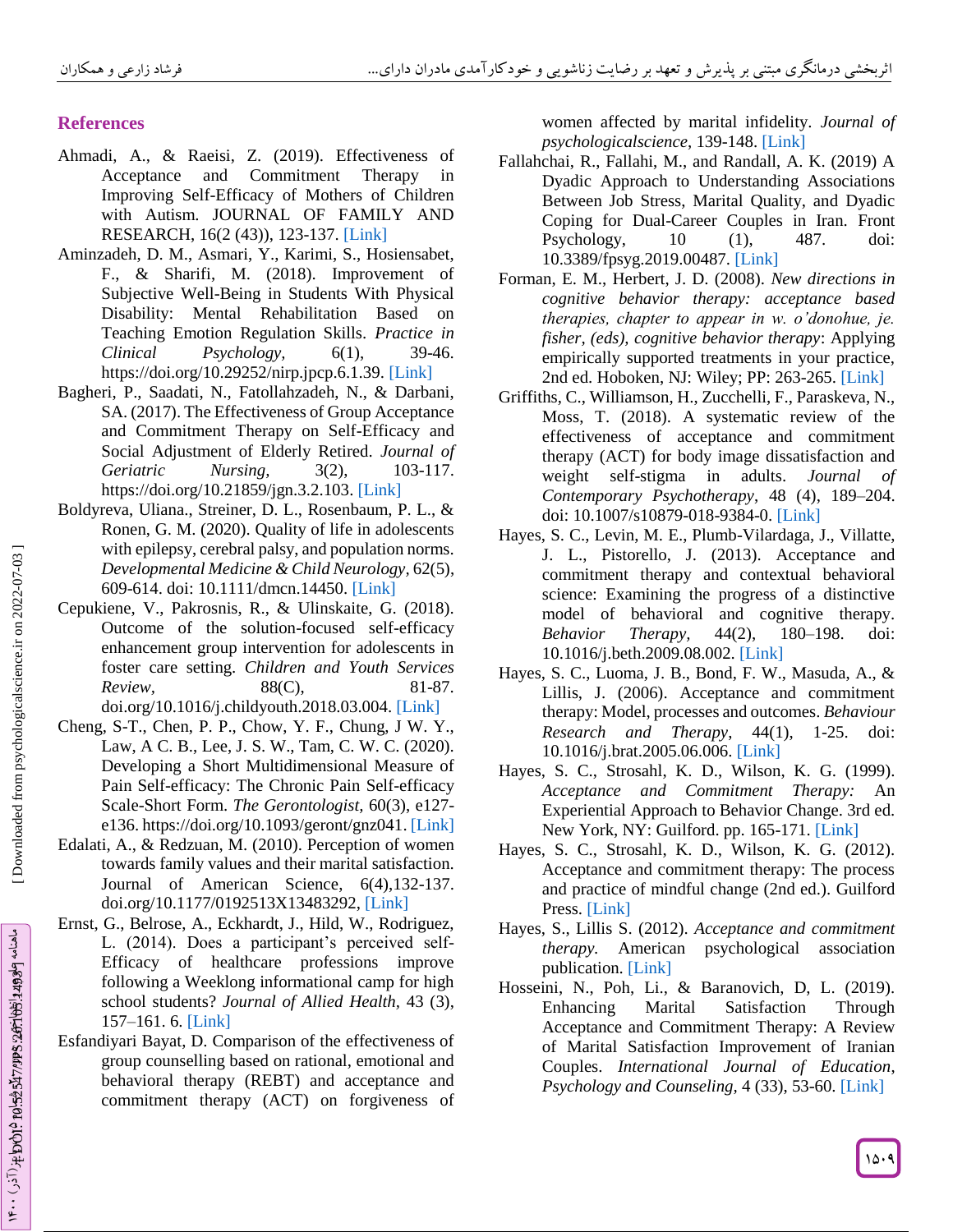- Jalili, N., Godarzi, M., Rassafiani, M., Haghgoo, H., Dalvand, H., & Farzi, M. (2013). The influenced factors on quality of life of mothers of children with severe cerebral palsy: A survey study. *Modern Rehabilitation, 7*(3), 40 -47[.](https://www.sid.ir/en/journal/ViewPaper.aspx?ID=318304) [\[Link\]](https://www.sid.ir/en/journal/ViewPaper.aspx?ID=318304)
- Khademi, A., and Valipour, M., and Moradzadeh Khorasani, L., and Neyshabouri, S. (2015). Relationship between personality traits and marital satisfaction and its components in couples. Applied Psychology, 8 (4 (32)), 95-109. [\[Link\]](https://www.sid.ir/fa/Journal/ViewPaper.aspx?id=493212)
- Lee, M. H., Matthews, A. K., Park, C. (2019). Determinants of Health -related Quality of Life Among Mothers of Children With Cerebral Palsy. [Journal of Pediatric Nursing,](https://www.journals.elsevier.com/journal-of-pediatric-nursing/) 44 (2), 1 -8. doi: 10.1016/j.pedn.2018.10.001. [\[Link\]](https://pubmed.ncbi.nlm.nih.gov/30683274/)
- Lee, M. H., Matthews, A. K., Park, C. G., Vincent, C., Hsieh, K., Savage, T. A. (2020). Relationships among parenting stress, health-promoting behaviors, and health -related quality of life in Korean mothers of children with cerebral palsy. *Research in Nursing & Health,* 43(6), 590 -601. doi: 10.1002/nur.22074. [\[Link\]](https://pubmed.ncbi.nlm.nih.gov/32990995/)
- Lillis, J., Dallal, D.H., Forman, E.M. (2020). *Innovations in Applying ACT Strategies for Obesity and Physical Activity. In Innovations in Acceptance & Commitment Therapy: Clinical Advancements and Applications in ACT;* Levin, M.E., Twohig, M.P., Krafft, J., Eds.; Context Press: Reno, NV, USA, pp. 126 –139. [\[Link\]](https://www.ncbi.nlm.nih.gov/pmc/articles/PMC8122354/)
- Lillis, J., Kendra, K. E. (2014). Acceptance and commitment therapy for weight control: Model, evidence, and future directions. *The Journal of Contextual Behavioral Science,* 3 (1), 1 –7. doi: 10.1016/j.jcbs.2013.11.005. [\[Link\]](https://www.ncbi.nlm.nih.gov/pmc/articles/PMC4238039/)
- [Maddux,](https://www.researchgate.net/profile/James-Maddux) J. M. (2012). *Self-Efficacy: The Power of Believing You Can.* [The Oxford Handbook of](https://www.oxfordhandbooks.com/view/10.1093/oxfordhb/9780195187243.001.0001/oxfordhb-9780195187243)  [Positive Psychology \(2nd edn\).](https://www.oxfordhandbooks.com/view/10.1093/oxfordhb/9780195187243.001.0001/oxfordhb-9780195187243) DOI: 10. 1093/oxfordhb/9780195187243.013.0031. [\[Link](https://www.oxfordhandbooks.com/view/10.1093/oxfordhb/9780195187243.001.0001/oxfordhb-9780195187243-e-031?result=5&rskey=676wfe) ]
- McCoy, S. W., Palisano, R., Avery, L., Jeffries, L., Laforme Fiss, A., Chiarello, L., Hanna, S. (2020). Physical, occupational, and speech therapy for children with cerebral palsy. *Developmental Medicine & Child Neurology,* 62(1), 140 -146. https://doi.org/10.1111/dmcn.1432[5. \[Link\]](https://pubmed.ncbi.nlm.nih.gov/31353456/)
- McCracken, L. (2011). *Mindfulness and acceptance in behavioral medicine: Current theory and practice*. New Harbinger Publications. [\[Link\]](https://books.google.com/books?hl=en&lr=&id=NcP37_rcW5kC&oi=fnd&pg=PR3&dq=McCracken,+L.+\(2011\).+Mindfulness+and+acceptance+in+behavioral+medicine++Current+theory+and+practice.+New+Harbinger+Publications&ots=vr3DQdx0YY&sig=tr1sRRiJ9xp9osJaFKViuKOj8X4#v=onepage&q=McCracken%2C%20L.%20\(2011\).%20Mindfulness%20and%20acceptance%20in%20behavioral%20medicine%20%20Current%20theory%20and%20practice.%20New%20Harbinger%20Publications&f=false)
- Mehdi Imani, Seyed Ali Kazemi Rezaie, Hojatolallah Pirzadeh, Ahmad Valikhani, Seyed Vali Kazemi Rezaie, (2015). The mediating role of self -efficacy and optimism in the relation between marital

satisfaction and life satisfaction among female teachers in Nahavand, Journal of Family Counseling  $\&$  Psychotherapy, 5(3), 50-71. magiran.com/p1644485[. \[Link\]](https://www.magiran.com/paper/1644485?lang=en)

- Moradi, F., Ghadiri -Anari, A., Dehghani, A., Reza Vaziri, S., Enjezab, B. (2020). The effectiveness of counseling based on acceptance and commitment therapy on body image and self -esteem in polycystic ovary syndrome: An RCT. [International](https://www.ncbi.nlm.nih.gov/pmc/journals/2984/)  [Journal of Reproductive Biomedicine,](https://www.ncbi.nlm.nih.gov/pmc/journals/2984/) 18(4), 243 - 252. doi: 10.18502/ijrm.v13i4.6887. [\[Link\]](http://journals.ssu.ac.ir/ijrmnew/article-1-1480-en.html)
- NIKOUI, M., & SAFE, S. (2005). The study of the relationship between the religion and marital satisfaction among the tehranian couples. [\[Link\]](https://scholar.google.com/scholar_url?url=https://www.sid.ir/en/journal/ViewPaper.aspx%3FID%3D39535&hl=en&sa=T&oi=gsb&ct=res&cd=0&d=4781603133338217051&ei=Or80YcCAMZKAmwGBhITgDw&scisig=AAGBfm2G6lUyKCYOHokJXUfVNCOX_-fE6Q)
- Påhlman, M., Gillberg, C., Wentz, E., & Himmelmann, K. (2020). Autism spectrum disorder and attention deficit/hyperactivity disorder in children with cerebral palsy: results from screening in a population -based group. *European Child & Adolescent Psychiatry*, 29 (11), 1569 -1579. 10.1007/s00787 -020 -01471 -1. [\[Link\]](https://pubmed.ncbi.nlm.nih.gov/31927764/)
- Parisa Bagheri, Nadereh Saadati, Noushin Fatollahzadeh, Ali Darbani, (2017). The Effectiveness of Group Acceptance and Commitment Therapy on Self - Efficacy and Social Adjustment of Elderly Retired, Journal of Geriatric Nursing, 3(2), 103. magiran.com/p1701295[. \[Link\]](https://www.magiran.com/paper/1701295?lang=en)
- Pomaki, G., Karoly, P., & Maes, S. (2009). Linking goal progress to subjective well -being at work: the moderating role of goal -related self-efficacy and attainability. *Journal of Occupational Health Psychology,* 14(2), 206-218. [https://doi.org/10.1037/a0014605.](https://doi.org/10.1037/a0014605) [\[Link\]](https://psycnet.apa.org/doiLanding?doi=10.1037%2Fa0014605)
- Rachael, S. (2018). *Acceptance and Commitment Therapy (ACT) Informed Coaching: Examining Outcomes and Mechanisms of Change. Doctoral thesis*, Goldsmiths, University of London [Thesis] [http://research.gold.ac.uk/26104/.](http://research.gold.ac.uk/26104/) [\[Link\]](https://research.gold.ac.uk/26104/1/IMS_thesis_SkewsR_2018.pdf)
- Sairanen, E., Tolvanen, A., Karhunen, L., Kolehmainen, M., Järvelä -Reijonen, E., Lindroos, S., Peuhkuri, K., Korpela, R., Ermes, M., Mattila, E., et al. (2017). Psychological flexibility mediates change in intuitive eating regulation in acceptance and commitment therapy interventions. *Public Health Nutrition*, 20 (2), –1691. doi: 10.1017/S1368980017000441. [\[Link\]](https://scholar.google.com/scholar_url?url=https://www.cambridge.org/core/journals/public-health-nutrition/article/psychological-flexibility-mediates-change-in-intuitive-eating-regulation-in-acceptance-and-commitment-therapy-interventions/E4A774395B98238FEC2F3B417B11A5F1&hl=en&sa=T&oi=gsb&ct=res&cd=0&d=13125046148974873451&ei=p372YNaAAemCy9YPwu2X0Ak&scisig=AAGBfm30TqtweeBh9LSNJjT_eDhgdK-KlA)

ラ・

، پاییز)آذر( 769

، شماره 26

ماهنامه علوم روانشناختی، دوره

Spencer, S. D., Masuda, A. (2020). Acceptance and Commitment Therapy as a Transdiagnostic Approach to Treatment of Behavioral Health Concerns: A Concurrent Multiple Baseline Design Across Participants. *Clinical Case Studies.* 19(3),